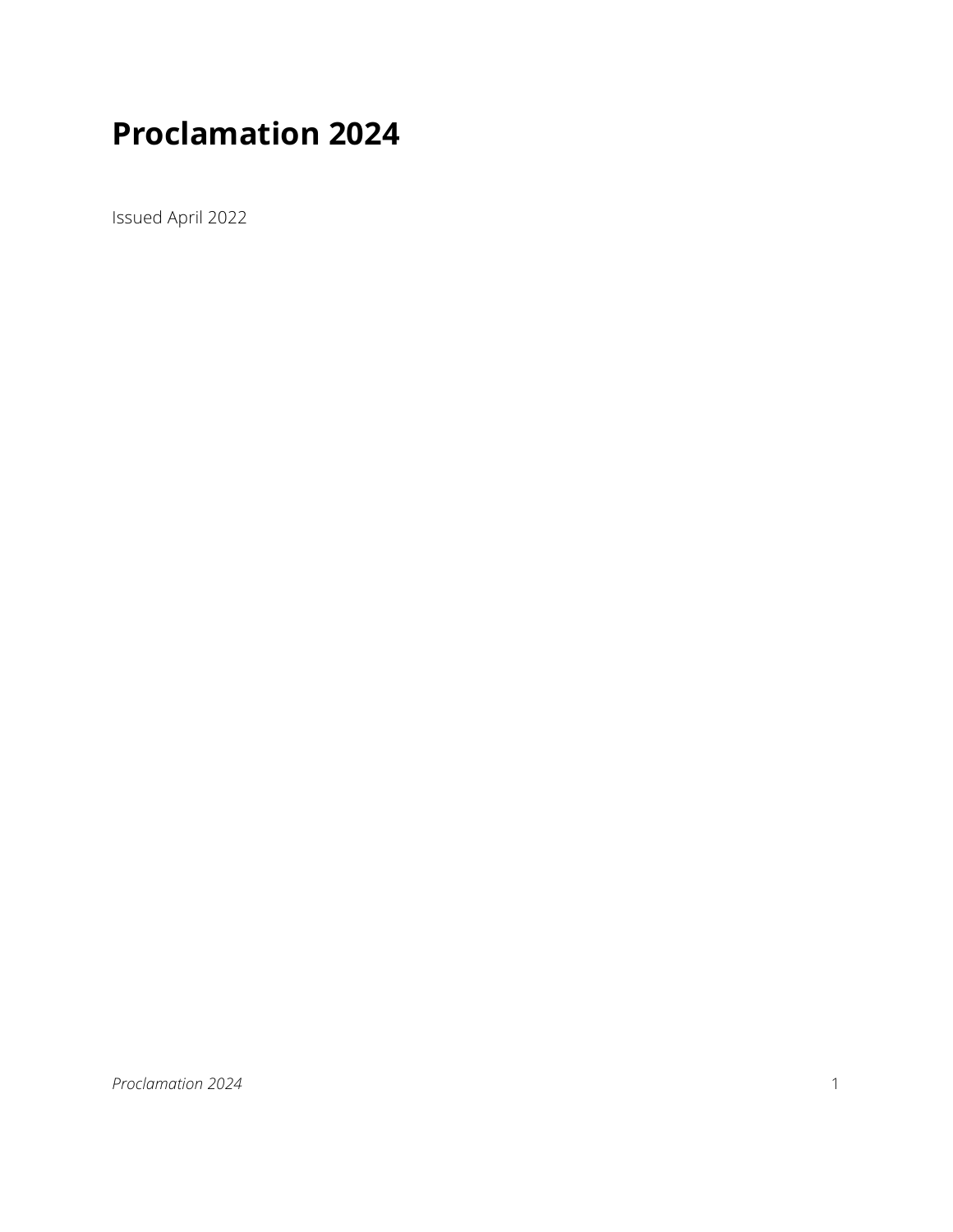Copyright © Notice:

The materials are copyrighted © and trademarked ™ as the property of the Texas Education Agency (TEA) and may not be reproduced without the express written permission of TEA, except under the following conditions:

1. Texas public school districts, charter schools, and education service centers may reproduce and use copies of the Materials and Related Materials for the districts' and schools' educational use without obtaining permission from TEA.

2. Residents of the state of Texas may reproduce and use copies of the Materials and Related Materials for individual personal use only without obtaining the written permission of TEA.

3. Any portion reproduced must be reproduced in its entirety and remain unedited, unaltered, and unchanged in any way.

4. No monetary charge can be made for the reproduced materials or any document containing them; however, a reasonable charge to cover only the cost of reproduction and distribution may be charged.

Private entities or persons located in Texas that are not Texas public school districts, Texas education service centers, or Texas charter schools or any entity, whether public or private, educational or non-educational, located outside the state of Texas must obtain written approval from TEA and will be required to enter into a license agreement that may involve the payment of a licensing fee or a royalty.

For information contact Communications Division, Texas Education Agency, 1701 N. Congress Ave., Austin, TX 78701-1494 phone: (512) 463-9000 Email: [copyrights@tea.texas.gov](mailto:copyrights@tea.texas.gov)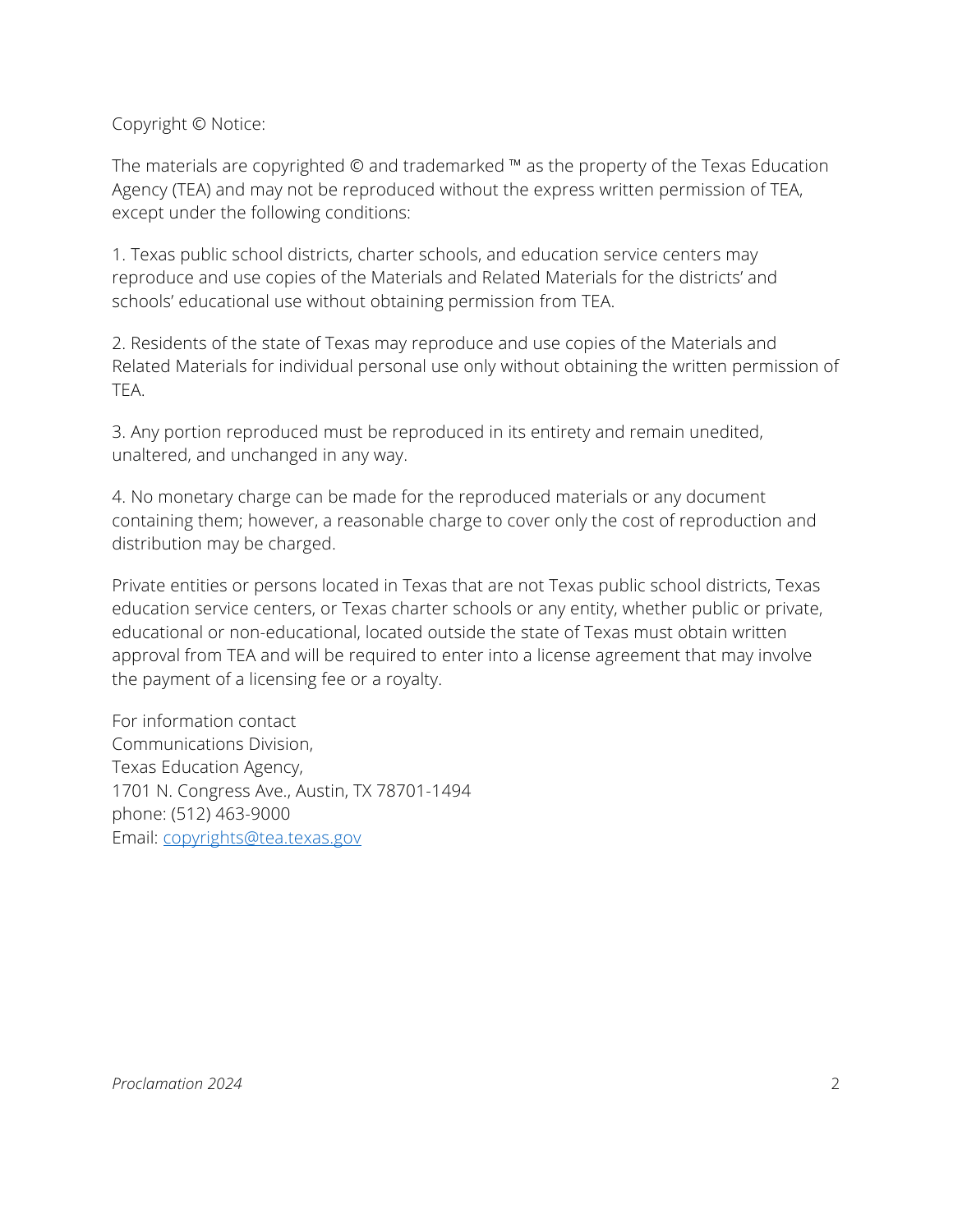# **Table of Contents**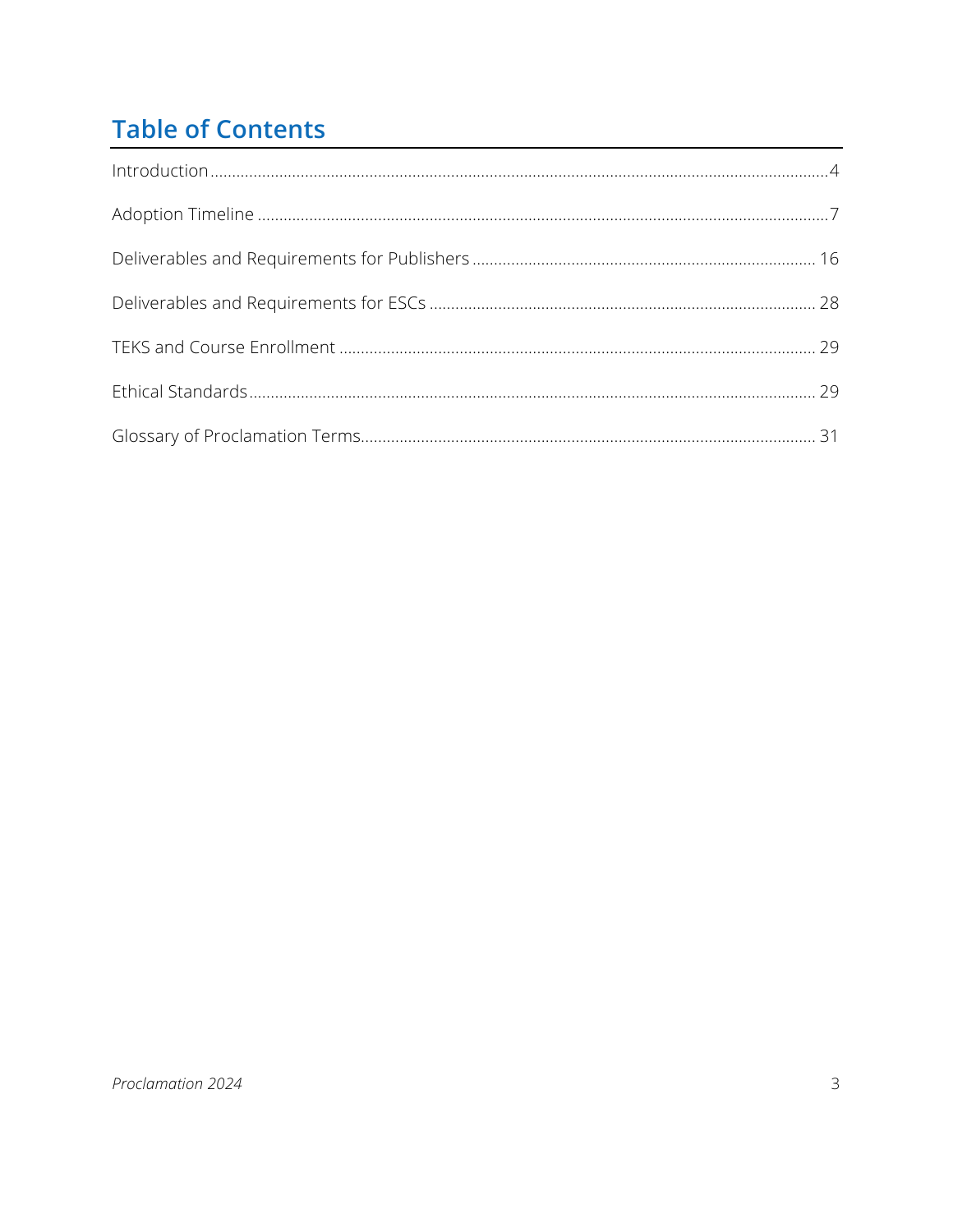# <span id="page-3-0"></span>**Introduction**

This proclamation serves as a notice to publishers, the public, and education service centers (ESCs) that the State Board of Education (SBOE) is inviting bids to furnish instructional materials for the following courses:

## **Chapter 112. Texas Essential Knowledge and Skills for Science**

- 
- Aquatic Science
- Astronomy
- Biology
- Chemistry
- Science, grades K–8 Science (Spanish), grades K–6
	- Earth Systems Science
	- Environmental Systems
	- Integrated Physics and Chemistry
	- **Physics**

### **Chapter 113. Texas Essential Knowledge and Skills for Social Studies**

• Personal Financial Literacy and Economics\*\*

## **Chapter 126. Texas Essential Knowledge and Skills for Technology Applications**

• Technology Applications, grades K-8\*\*

### **Chapter 127. Texas Essential Knowledge and Skills for Career Development**

### **Subchapter G. Education and Training**

- Child Development
- Child Development Associate Foundations
- Communication and Technology in Education

### **Subchapter I. Health Science**

- Anatomy and Physiology\*
- Health Science Theory
- Healthcare Administration and Management
- Leadership and Management in Nursing
- Instructional Practices
- Human Growth and Development
- Principles of Education and **Training**
- Medical Assistant
- Medical Coding and Billing
- Medical Microbiology\*
- Medical Terminology
- Pathophysiology\*
- Pharmacology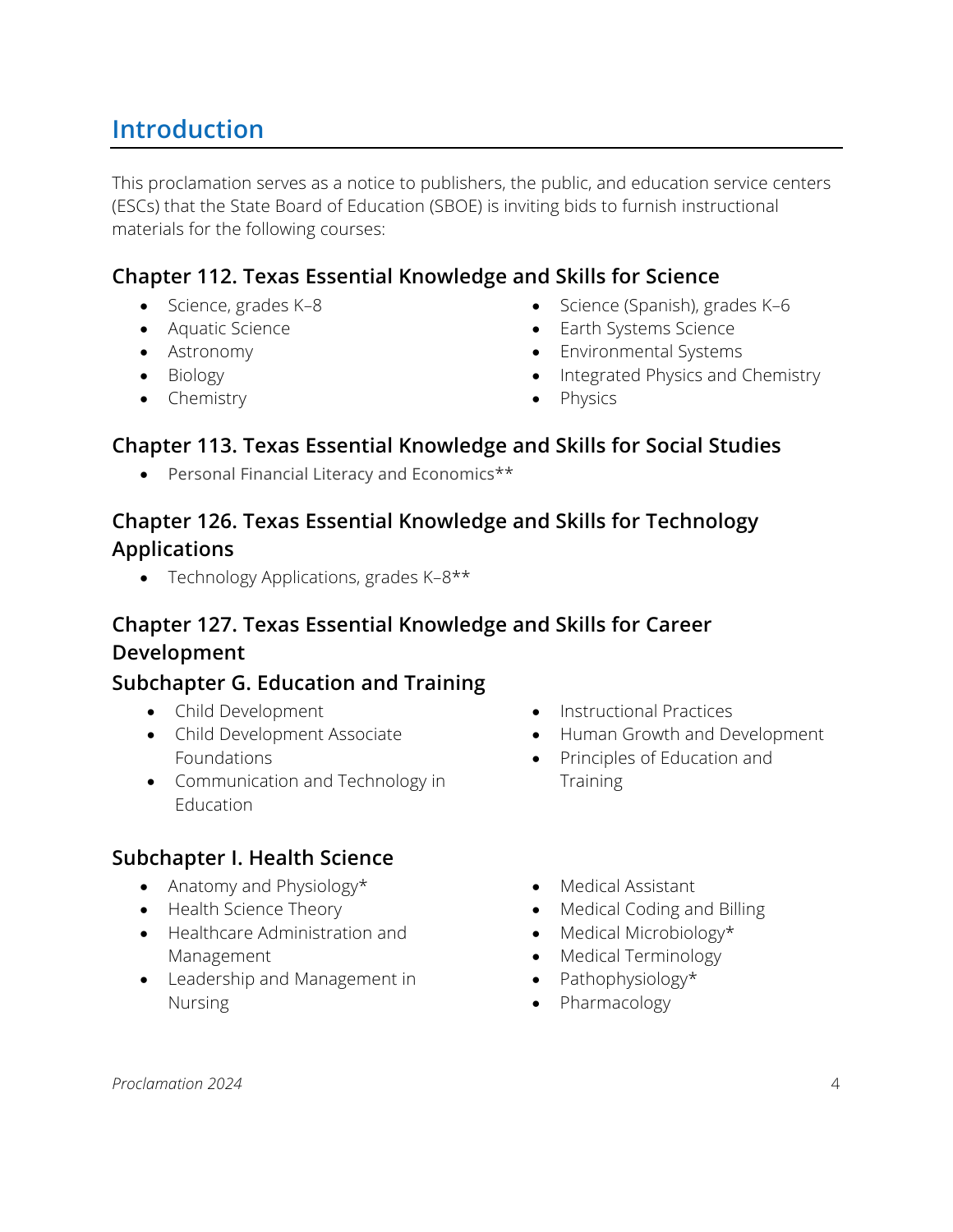## **Subchapter I. Health Science (continued)**

- Pharmacy I
- Pharmacy II
- Respiratory Therapy I
- Respiratory Therapy II

# **Subchapter J. Hospitality and Tourism**

• Food Science\*

# **Subchapter M. Law and Public Service**

• Forensic Science\*

### **Subchapter O. Science, Technology, Engineering, and Mathematics**

- Biotechnology I\*
- Computer Science I\*\*
- Computer Science II\*\*
- Cybersecurity Capstone\*\*
- Digital Forensics\*\*
- Fundamentals of Computer Science\*\*
- Foundations of Cybersecurity\*\*

# **Subchapter Q. Energy**

- Foundation of Energy
- Introduction to Process Technology
- Petrochemical Safety, Health, and Environment
- Engineering Design and Presentation I
- Engineering Design and Presentation II
- Principles of Applied Engineering
- Intermediate Computer Aided Design and Drafting
- Introduction to Computer Aided Design and Drafting
- Oil & Gas Production III
- Oil & Gas Production IV

\* CTE courses for which a student will earn science credit \*\* Courses with TEKS scheduled for adoption in June 2022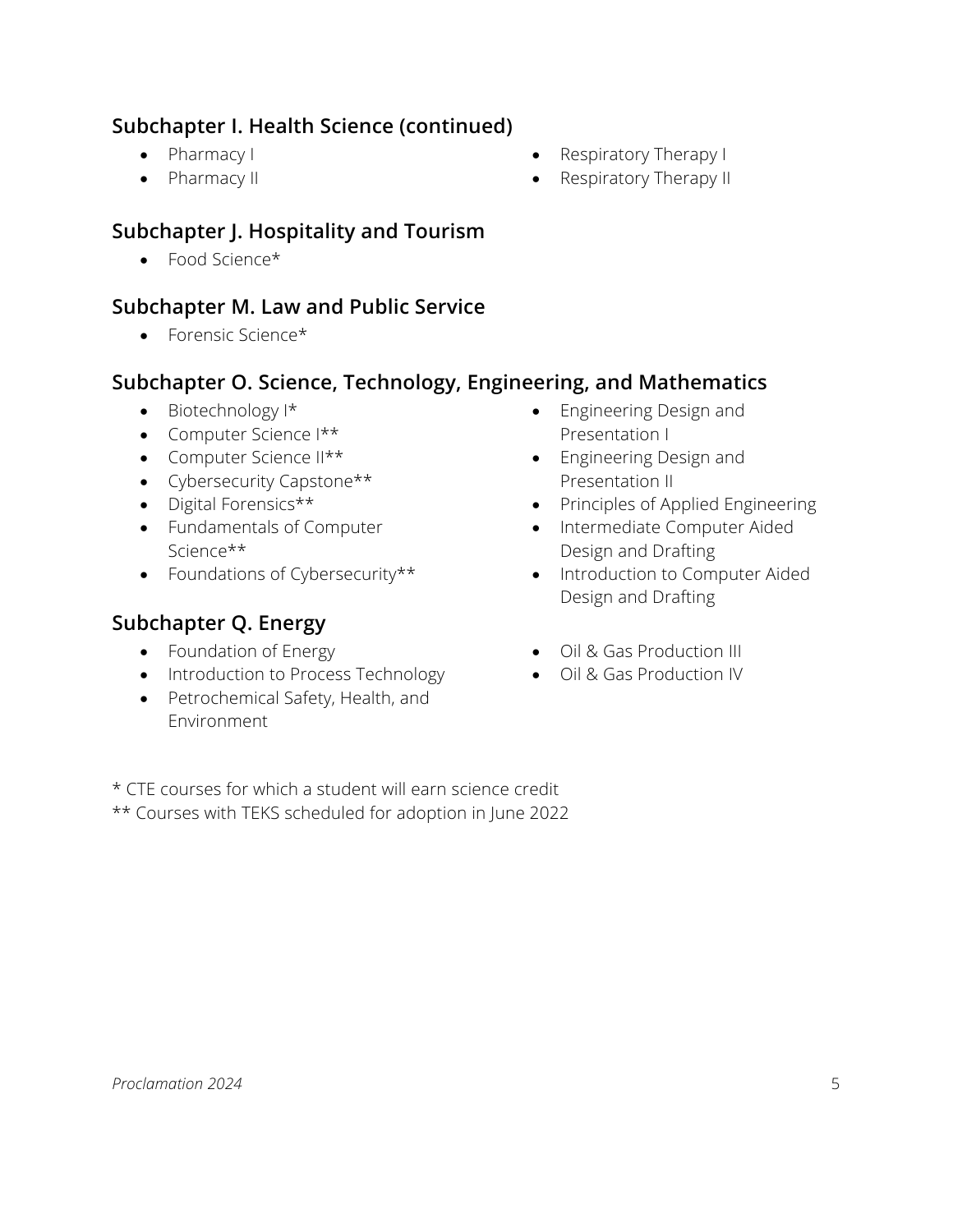In this proclamation you will find an adoption timeline, list of deliverables and requirements, enrollment information, a link to the Texas Essential Knowledge and Skills (TEKS) and English Language Proficiency Standards (ELPS), and a glossary of terms. Additional information and specific instructions for publishers can be found in the *Publisher Handbook*, which will be available on the [Texas Education Agency \(TEA\) website.](https://tea.texas.gov/Academics/Instructional_Materials/Review_and_Adoption_Process/Publisher_Portal/)

To be eligible for adoption, science, technology applications, and CTE instructional materials submitted in response to this proclamation must cover at least 50% of the TEKS for the grade level or course for which the materials are intended in both the material intended for student use and intended for teacher use, be suitable for the subject and grade level, be reviewed by academic experts, comply with applicable manufacturing standards, and be free from factual errors at the time they are delivered to schools. All materials submitted for science and any CTE courses that meet high school graduation requirements for a foundation subject area must also cover 100% of the applicable ELPS.

Instructional materials submitted in response to this proclamation may be

- new instructional materials developed to align to the TEKS, or
- existing instructional materials that have been aligned to the revised TEKS.

Publishers with materials on the current adopted list for the courses included in this proclamation can also submit supplemental materials to address the new or expanded TEKS. Publishers that submit new instructional materials must also provide new correlations to any currently adopted materials if they plan to continue selling those materials.

The submission of open education [resource materials](https://tea.texas.gov/Academics/Instructional_Materials/Open-Educational-Resource_Instructional_Materials) is welcome under this proclamation (TAC [§66.27\(g\)\(9\)\)](https://texreg.sos.state.tx.us/public/readtac$ext.TacPage?sl=R&app=9&p_dir=&p_rloc=&p_tloc=&p_ploc=&pg=1&p_tac=&ti=19&pt=2&ch=66&rl=27).

Instructional materials submitted in response to this proclamation will be reviewed by the state review panels (SRPs) to determine the extent to which the materials meet the required TEKS and ELPS and to identify factual errors. At the completion of the review, the panels will report their findings to the commissioner of education.

The panels' findings serve as the basis for the commissioner of education's report to the SBOE regarding instructional materials eligible for adoption. Instructional materials found to have extensive errors or to be of a quality not acceptable in schools at initial review may be rejected by the SBOE (TAC [§66.66\(e\)\)](https://texreg.sos.state.tx.us/public/readtac$ext.TacPage?sl=R&app=9&p_dir=&p_rloc=&p_tloc=&p_ploc=&pg=1&p_tac=&ti=19&pt=2&ch=66&rl=66). The SBOE is scheduled to vote on *Proclamation 2024* materials at the meeting in November 2023. The SBOE's determination is final.

To comply with TEC §31.082, TEA will contract with a private entity to evaluate instructional materials submitted in response to this proclamation for science through the [Texas](https://nam10.safelinks.protection.outlook.com/?url=http%3A%2F%2Ftexasresourcereview.org%2F&data=04%7C01%7CCheryl.Aker%40tea.texas.gov%7C8187f325eb974a42797d08d8963c63c5%7C65d6b3c3723648189613248dbd713a6f%7C0%7C0%7C637424533394814004%7CUnknown%7CTWFpbGZsb3d8eyJWIjoiMC4wLjAwMDAiLCJQIjoiV2luMzIiLCJBTiI6Ik1haWwiLCJXVCI6Mn0%3D%7C1000&sdata=m7FZhRq7SavOSISS3crEIGYdOVPZkhzpgjNekfx%2FT5M%3D&reserved=0)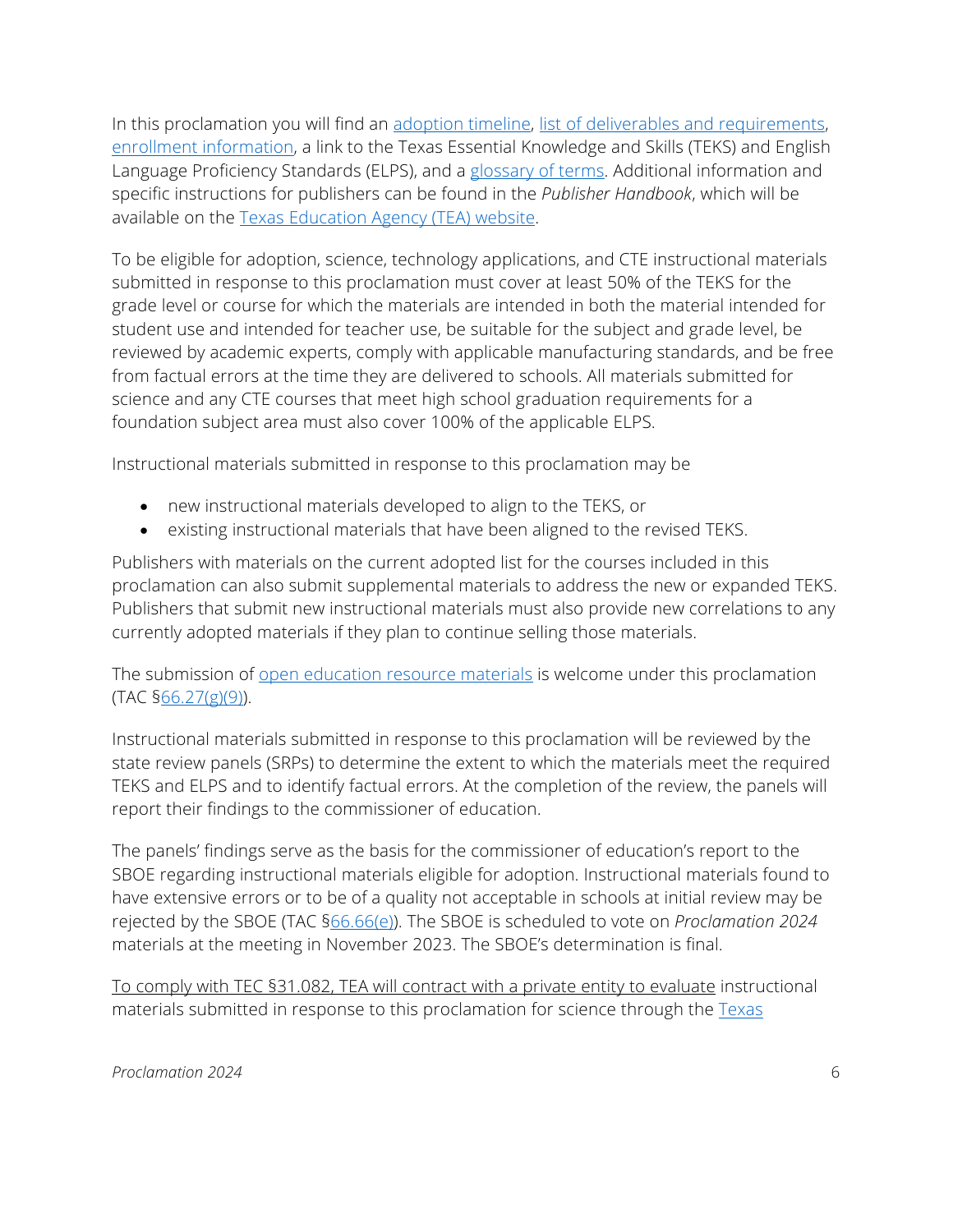[Resource Review](https://nam10.safelinks.protection.outlook.com/?url=http%3A%2F%2Ftexasresourcereview.org%2F&data=04%7C01%7CCheryl.Aker%40tea.texas.gov%7C8187f325eb974a42797d08d8963c63c5%7C65d6b3c3723648189613248dbd713a6f%7C0%7C0%7C637424533394814004%7CUnknown%7CTWFpbGZsb3d8eyJWIjoiMC4wLjAwMDAiLCJQIjoiV2luMzIiLCJBTiI6Ik1haWwiLCJXVCI6Mn0%3D%7C1000&sdata=m7FZhRq7SavOSISS3crEIGYdOVPZkhzpgjNekfx%2FT5M%3D&reserved=0) (TRR). The TRR reports will be presented to the SBOE prior to their adoption vote.

Instructional materials adopted under this proclamation will be available beginning in the 2024–25 school year. Adopted materials can be purchased using instructional materials and technology allotment funds and can be ordered by Texas public schools through EMAT, the Texas instructional materials ordering system. Publishers must host adopted digital materials on a Texas-specific platform or ensure that content may only be accessed using a Texasspecific login. Publishers cannot make changes to adopted materials without the prior review and consent by the commissioner of education or the SBOE (TAC §[§66.75](https://texreg.sos.state.tx.us/public/readtac$ext.TacPage?sl=R&app=9&p_dir=&p_rloc=&p_tloc=&p_ploc=&pg=1&p_tac=&ti=19&pt=2&ch=66&rl=75) and [66.76\)](https://texreg.sos.state.tx.us/public/readtac$ext.TacPage?sl=R&app=9&p_dir=&p_rloc=&p_tloc=&p_ploc=&pg=1&p_tac=&ti=19&pt=2&ch=66&rl=76). Publishers who make changes without consent may incur penalties from the SBOE (TAC [§66.15\(f\)\(3\)\)](https://texreg.sos.state.tx.us/public/readtac$ext.TacPage?sl=R&app=9&p_dir=&p_rloc=&p_tloc=&p_ploc=&pg=1&p_tac=&ti=19&pt=2&ch=66&rl=15). Publishers can make technical enhancements to adopted electronic instructional materials that do not affect content.

Publishers are responsible for all expenses incurred by their participation in this proclamation (TAC [§66.28\(b\)\)](https://texreg.sos.state.tx.us/public/readtac$ext.TacPage?sl=R&app=9&p_dir=&p_rloc=&p_tloc=&p_ploc=&pg=1&p_tac=&ti=19&pt=2&ch=66&rl=28).

All documents and forms must be submitted in a format approved by the commissioner of education.

All publishers should carefully read and fully understand the requirements listed in this proclamation as well as both the state statutes and the administrative rules that govern the review and adoption of instructional materials process.

Chapter 31 of the Texas Education Code (TEC) is available at [https://statutes.capitol.texas.gov/Docs/ED/htm/ED.31.htm.](https://statutes.capitol.texas.gov/Docs/ED/htm/ED.31.htm)

Chapter 66 of the Texas Administrative Code (TAC), Title 19, is available at https://texreg.sos.state.tx.us/public/readtac\$ext.ViewTAC?tac\_view=4&ti=19&pt=2&ch=66.

# <span id="page-6-0"></span>**Adoption Timeline**

This adoption timeline includes deadlines and information that is applicable to publishers, the public, education service centers, districts and charter schools, the SBOE, and the agency.

Please see the "Deliverables and Requirements for Publishers" and "Deliverables and Requirements for ESCs" sections in this proclamation for further details on specific deliverables and requirements.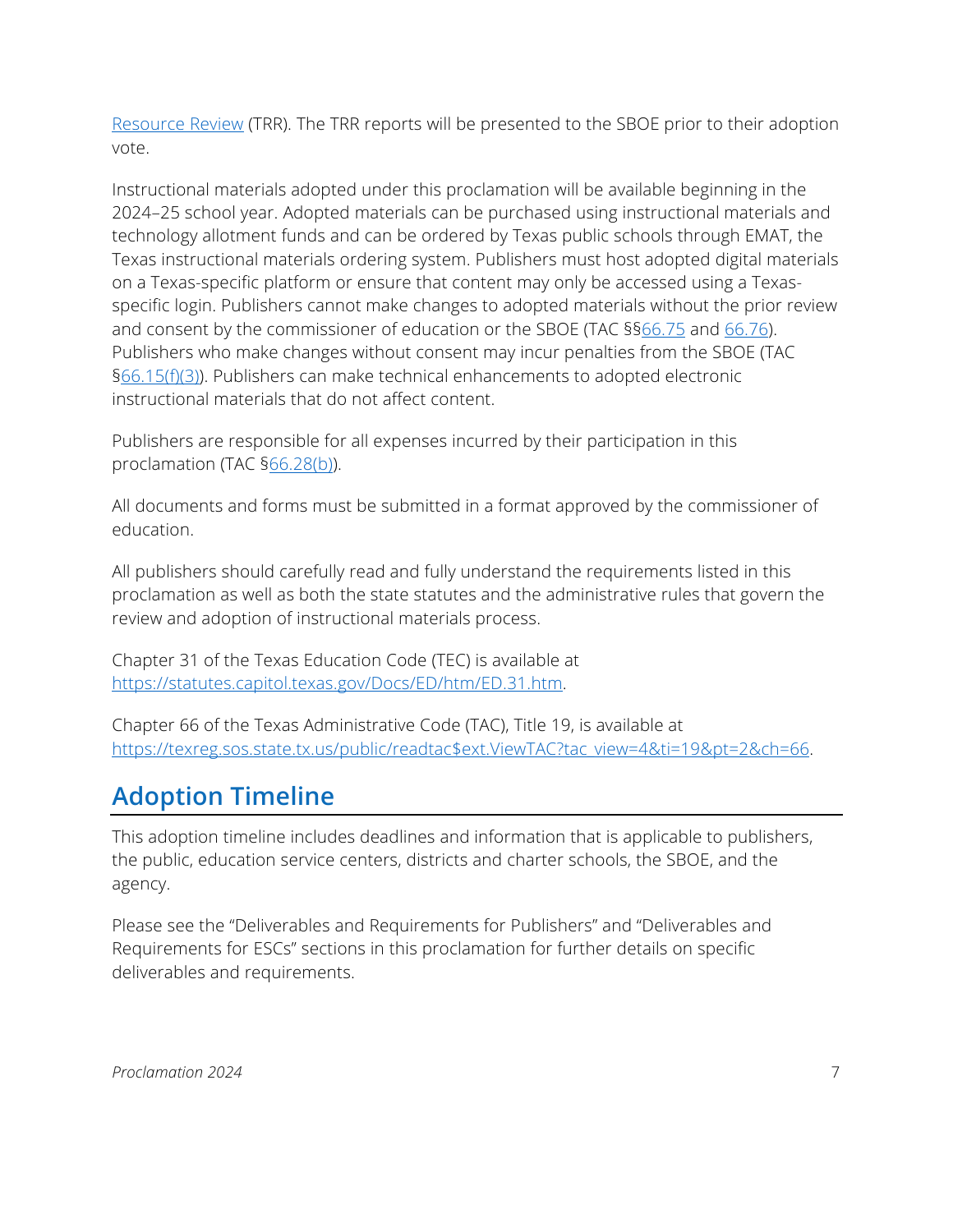### **2022 Activities and Deliverables**

#### **January 25–28**

*Proclamation 2024* is presented to the SBOE for discussion. Responsible Party: TEA Recipient/Audience: SBOE, Publishers

#### **February–April**

TEA conducts webinars to introduce *Proclamation 2024* and solicit feedback. Responsible Party: TEA Recipient/Audience: Districts and Charter Schools, Publishers, ESCs

### **April 6–8**

*Proclamation 2024* is presented to the SBOE for action. Responsible Party: TEA Recipient/Audience: SBOE, Publishers

#### **June–July**

TEA posts the TRR science rubric for public comment. Responsible Party: TEA Recipient/Audience: Districts and Charter Schools, Publishers, ESCs, Public

#### **June**

TEA releases the *Proclamation 2024 [Publisher Handbook](#page-36-0)*. Responsible Party: TEA Recipient/Audience: Publishers

Nominations to the SRP are accepted via the *[State Review Panel Application](#page-37-0)*. Responsible Party: Districts and Charter Schools, ESCs, Public Recipient/Audience: TEA

#### **August–September**

TEA posts the final TRR science rubric. Responsible Party: TEA Recipient/Audience: Districts and Charter Schools, Publishers, ESCs, Public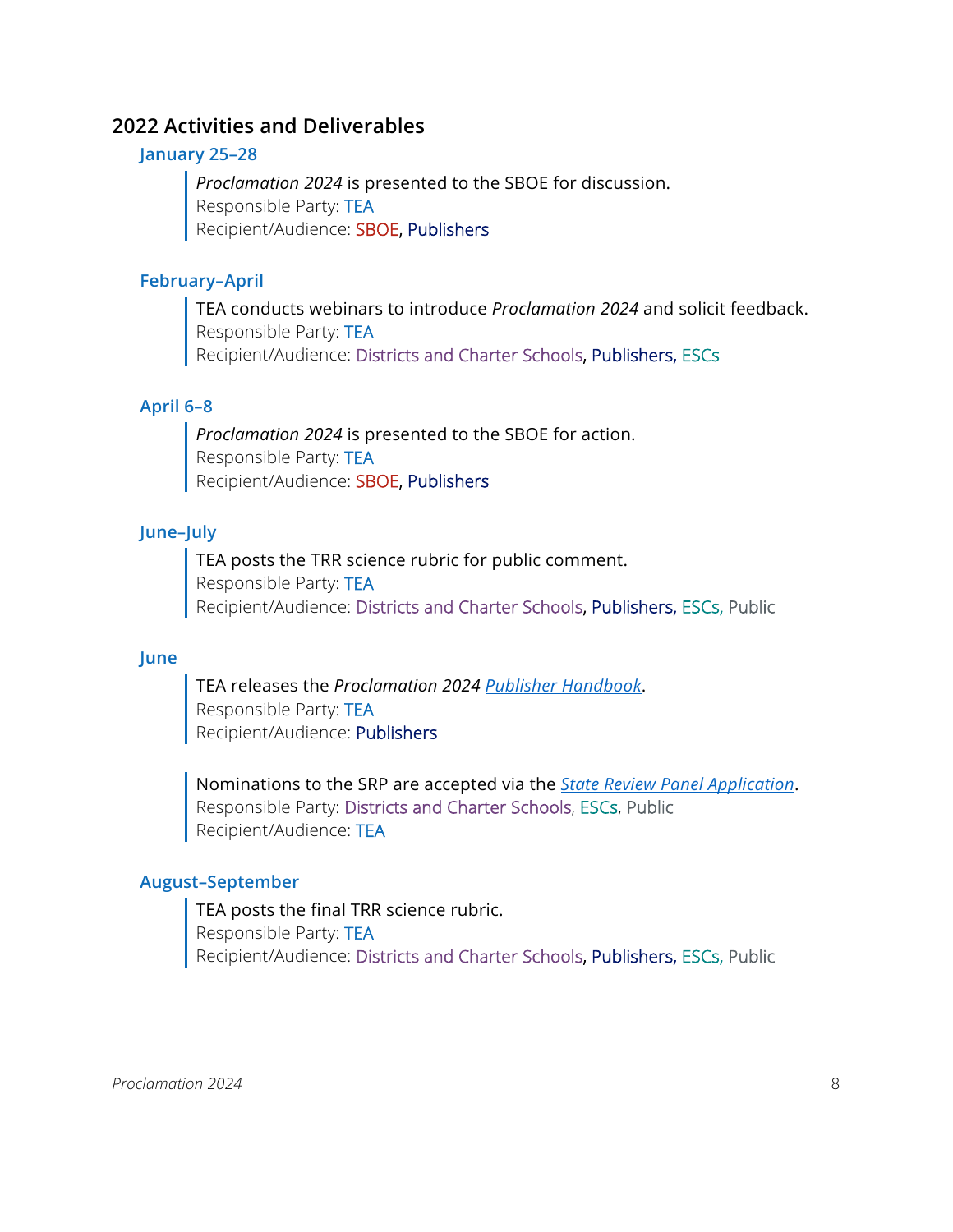### **August 30–September 2**

*Proclamation 2024* [Questions and Answers](#page-37-1) is presented to the SBOE for approval. Responsible Party: TEA Recipient/Audience: SBOE, Publishers

### **October–November**

TEA conducts a webinar for publishers interested in participating in *Proclamation 2024.* Responsible Party: TEA Recipient/Audience: Publishers

### **Monday, December 5**

The *[Company Information](#page-19-0)* and *[Statement of Intent to Bid](#page-25-0)* are due to TEA. Responsible Party: Publishers Recipient/Audience: TEA

### **2023 Activities and Deliverables**

#### **Monday, January 9**

[Preliminary correlations](#page-20-0) for one science or CTE course is due to TEA. Responsible Party: Publishers Recipient/Audience: TEA

Each ESC must designate the person who will supervise the sample materials [and publish a news release notifying area districts about the availability of](#page-27-1)  [materials.](#page-27-1) Responsible Party: ESCs

Recipient/Audience: Districts and Charter Schools, Public

### **March–July**

Instructional materials submitted for science are reviewed through TRR.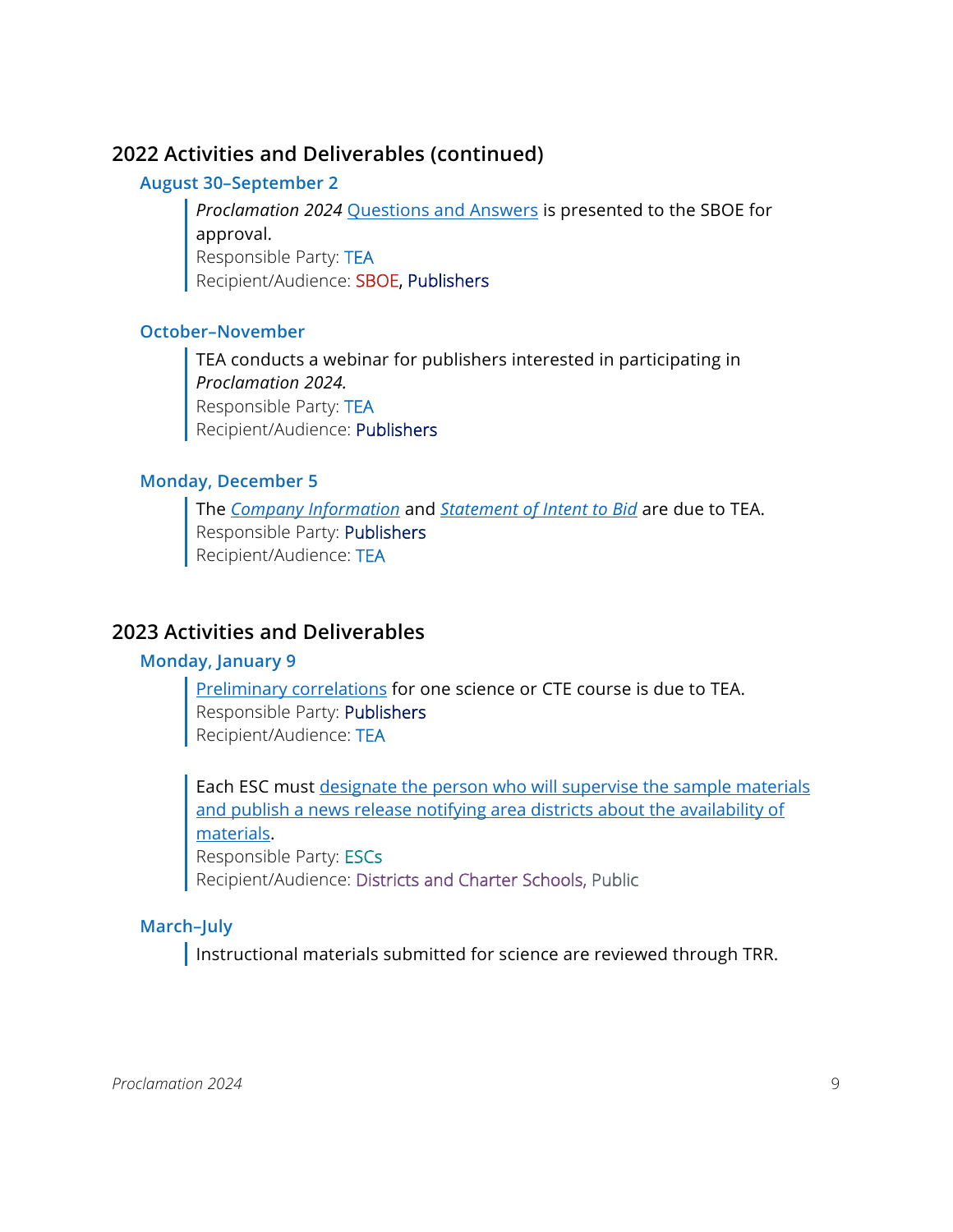#### **Monday, March 6**

[Pre-adoption samples,](#page-23-0) the *[Report on Interoperability and Ease of Use](#page-23-1)*, and *[Complete Descriptions](#page-20-1)* are due to TEA for science and CTE courses. Responsible Party: Publishers Recipient/Audience: TEA, Districts and Charter Schools, Public

[Pre-adoption samples](#page-23-0) are due to each of the twenty ESCs for science and CTE courses.

Responsible Party: Publishers Recipient/Audience: ESCs

*[Certification of Editorial Review,](#page-19-1)* and the *[Affidavit of Authorship or Contribution](#page-19-2)* are due to TEA for science and CTE courses. Responsible Party: Publishers Recipient/Audience: TEA

#### **March 13**

ESCs must notify TEA of [any irregularities in sample materials submitted by](#page-27-2)  [publishers](#page-27-2) for science and CTE courses. Responsible Party: ESCs Recipient/Audience: TEA, Publishers

### **Monday, April 3**

[Final correlations](#page-20-0) are due to each of the twenty ESCs for science and CTE courses.

Responsible Party: Publishers Recipient/Audience: ESCs

[Final correlations](#page-20-0) are due to TEA for science and CTE courses. Responsible Party: Publishers Recipient/Audience: TEA

#### **April**

TEA notifies candidates of their appointment to the SRP. Responsible Party: TEA Recipient/Audience: Districts and Charter Schools, Public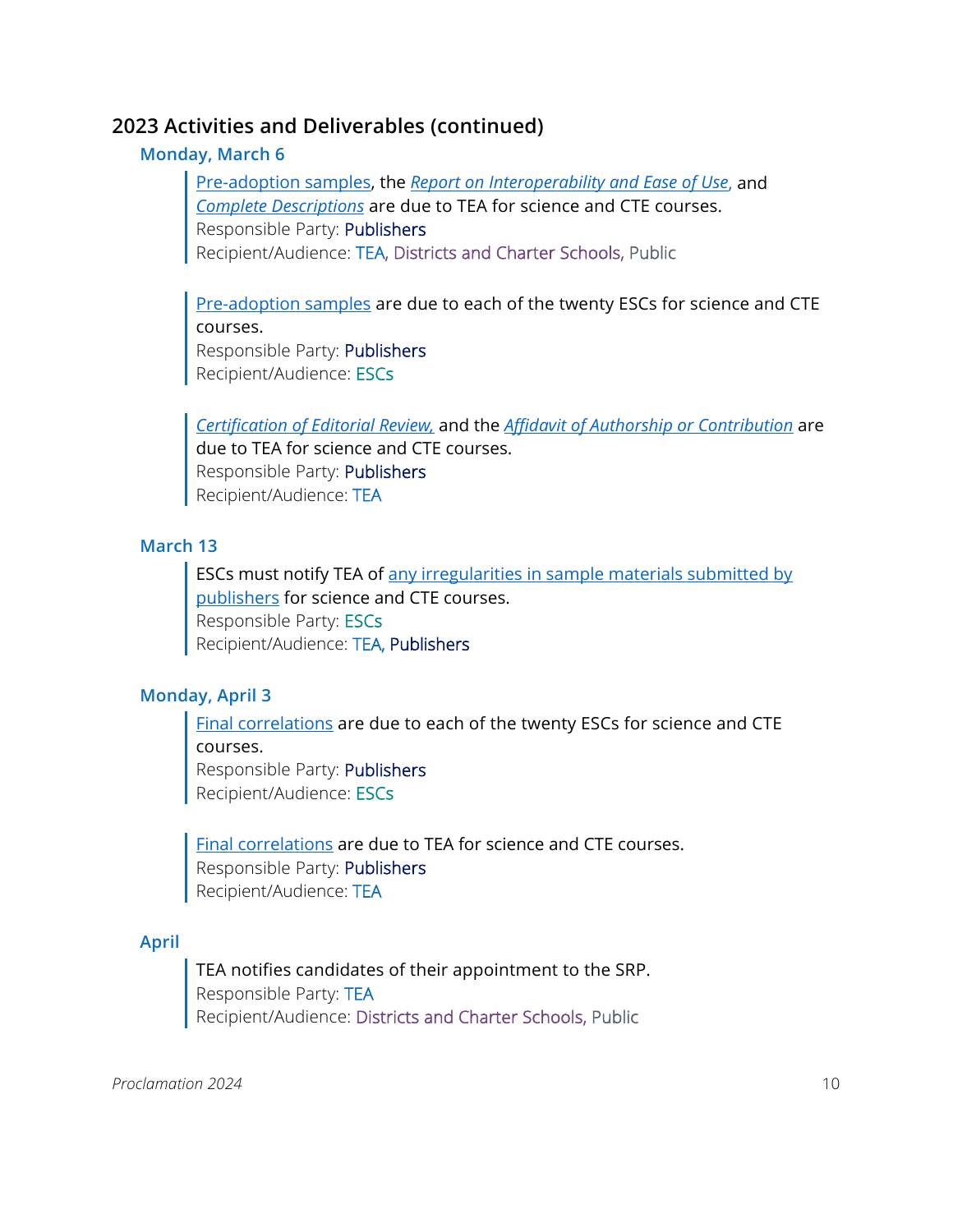### **April–May**

TEA provides details (dates/locations) of upcoming SRP meetings to publishers. Responsible Party: TEA Recipient/Audience: Publishers

### **Monday, April 10**

**[Preliminary correlations](#page-20-0) for one technology applications course is due to TEA.** Responsible Party: Publishers Recipient/Audience: TEA

### **Tuesday, May 30**

[Pre-adoption samples,](#page-23-0) the *[Report on Interoperability and Ease of Use](#page-23-1)*, and *[Complete Descriptions](#page-20-1)* are due to TEA for technology applications courses. Responsible Party: Publishers Recipient/Audience: TEA, Districts and Charter Schools, Public

[Pre-adoption samples](#page-23-0) are due to each of the twenty ESCs for technology applications courses. Responsible Party: Publishers Recipient/Audience: ESCs

The *[Certification of Editorial Review](#page-19-1)* and *[Affidavit of Authorship or Contribution](#page-19-2)* are due to TEA for technology applications courses. Responsible Party: Publishers Recipient/Audience: TEA

### **Tuesday, June 6**

ESCs must notify TEA of [any irregularities in sample materials submitted by](#page-27-2)  [publishers](#page-27-2) for technology applications courses. Responsible Party: ESCs Recipient/Audience: TEA, Publishers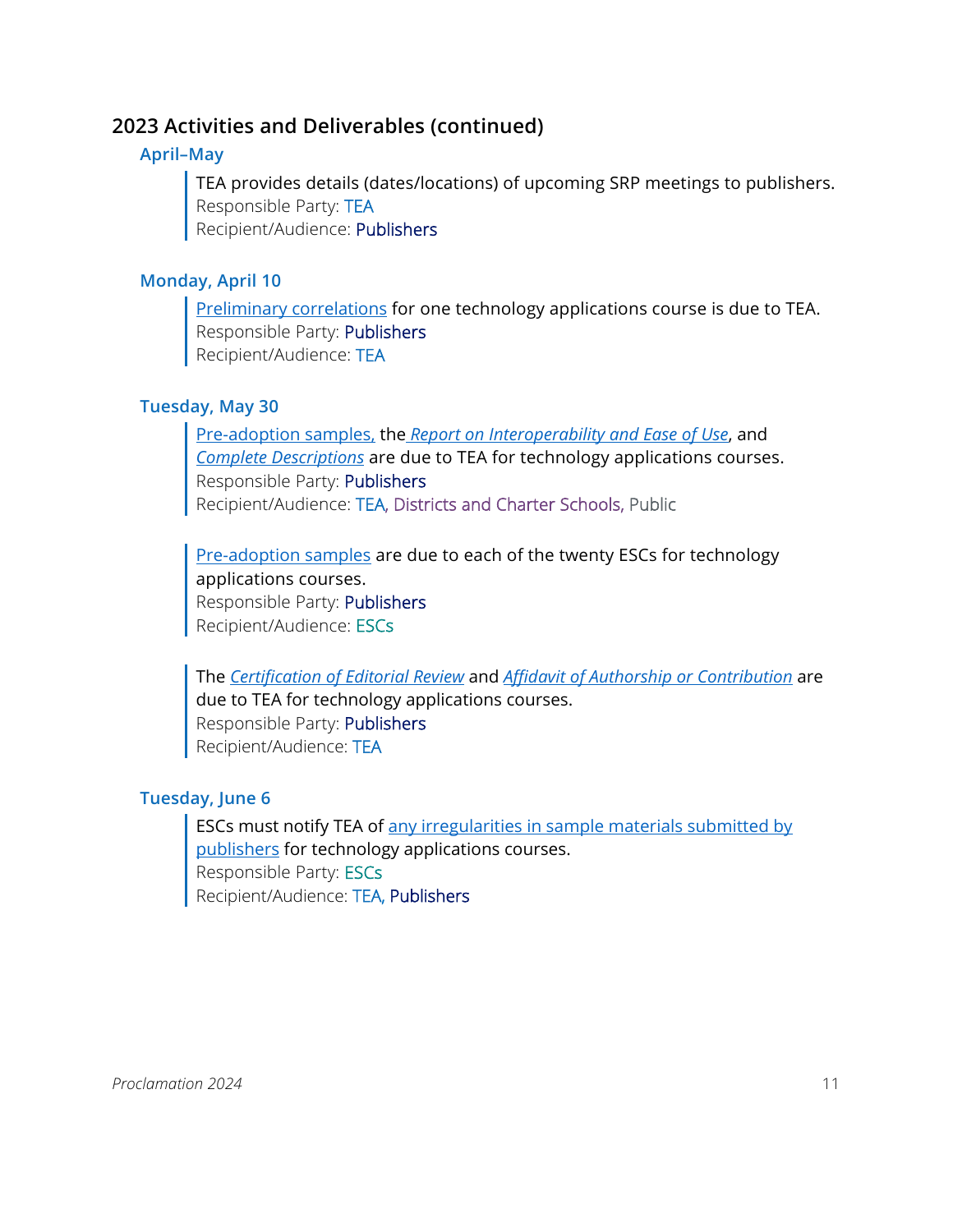### **Monday, June 26**

[Final correlations](#page-20-0) are due to TEA for technology applications courses. Responsible Party: Publishers Recipient/Audience: TEA, Districts and Charter Schools, Public

[Final correlations](#page-20-0) are due to each of the twenty ESCs for technology applications courses. Responsible Party: Publishers Recipient/Audience: ESCs

### **June–July**

TEA hosts [SRP meetings.](#page-37-2) Responsible Party: TEA Recipient/Audience: Publishers, Public

### **Monday, July 31**

The *[List of Corrections and Editorial Changes](#page-21-0)* is due to TEA. The *[Vendor Setup Form](#page-26-0)* is due to TEA from publishers without EMAT usernames and passwords. Responsible Party: Publishers Recipient/Audience: TEA

### **Monday, August 21**

- [Requests for show-cause hearings](#page-37-3) are due to TEA from eligible publishers that elect to protest the preliminary report.
- Electronic samples of new content provided to and approved by the SRP are due to TEA.
- The *[Order Processing Information](#page-23-2)* and [initial official bids](#page-22-0) are due to TEA. Responsible Party: Publishers Recipient/Audience: TEA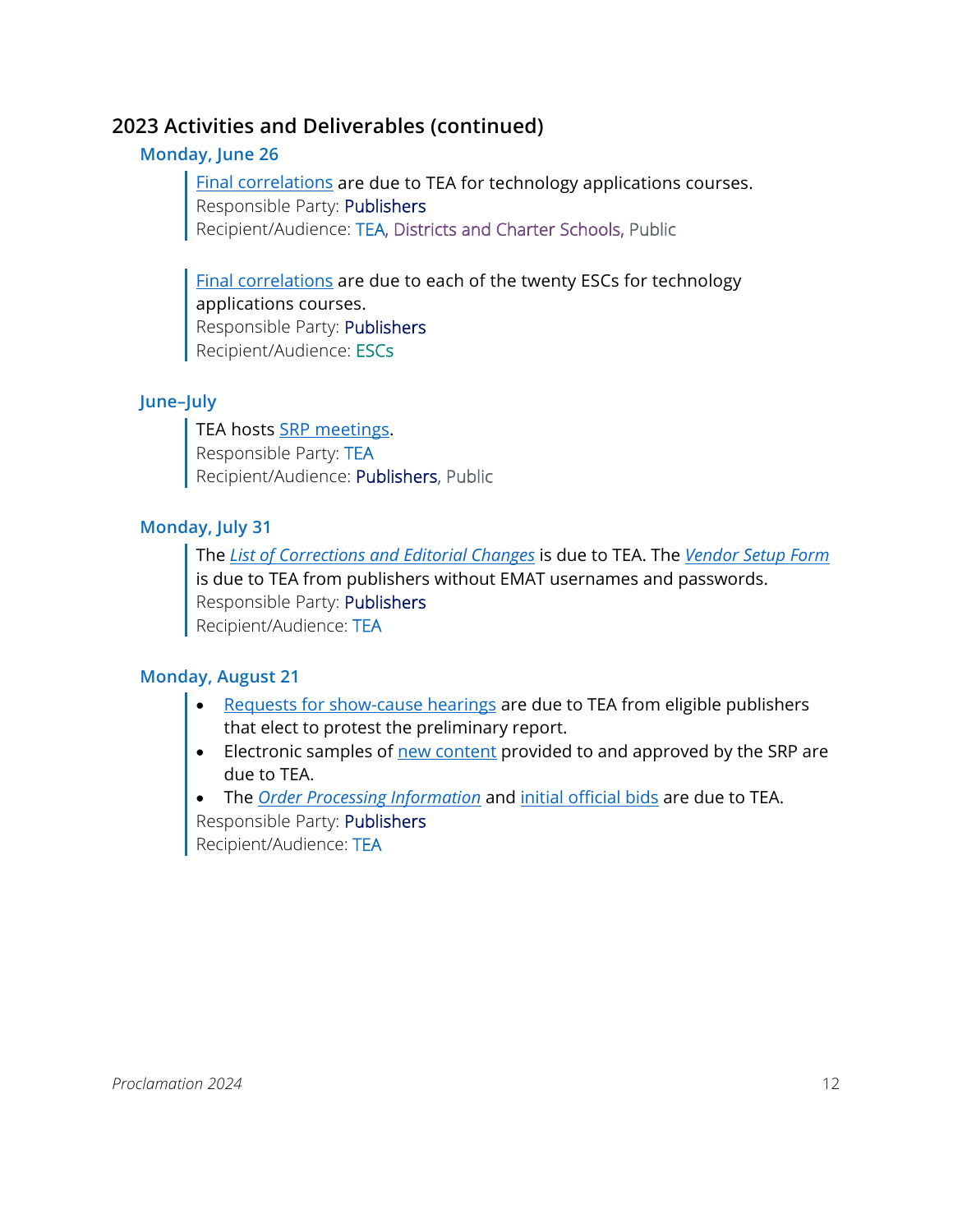#### **September**

TEA releases the preliminary report on instructional materials under consideration, and TEA posts TRR science reviews to the TRR website. Responsible Party: TEA

Recipient/Audience: SBOE, ESCs, Districts and Charter Schools, Public

TEA posts to the agency website public and SRP comments and lists of alleged errors, editorial changes, and new content. Responsible Party: TEA Recipient/Audience: SBOE, Publishers, Districts and Charter Schools, Public

SBOE holds a public hearing on instructional materials under consideration for adoption.

Responsible Party: Public Recipient/Audience: Publishers, SBOE

#### **October**

TEA posts the *Report of Required Corrections* and *Approved New Content* and the *List of Instructional Materials Eligible for Adoption* to the agency website. Responsible Party: TEA Recipient/Audience: ESCs, Publishers, Districts and Charter Schools, Public

#### **Monday, October 16**

The *[Certification of Intent to Correct](#page-19-3)* and the *[Disclosure of Campaign Contributions](#page-20-2)  [and Gifts](#page-20-2)* is due to TEA. Responsible Party: Publishers Recipient/Audience: TEA

#### **TBD: Monday, fourteen days prior to the vote by SBOE at November meeting**

Official written comments and alleged factual errors from Texas residents concerning materials under consideration are due to TEA. Responsible Party: Public Recipient/Audience: TEA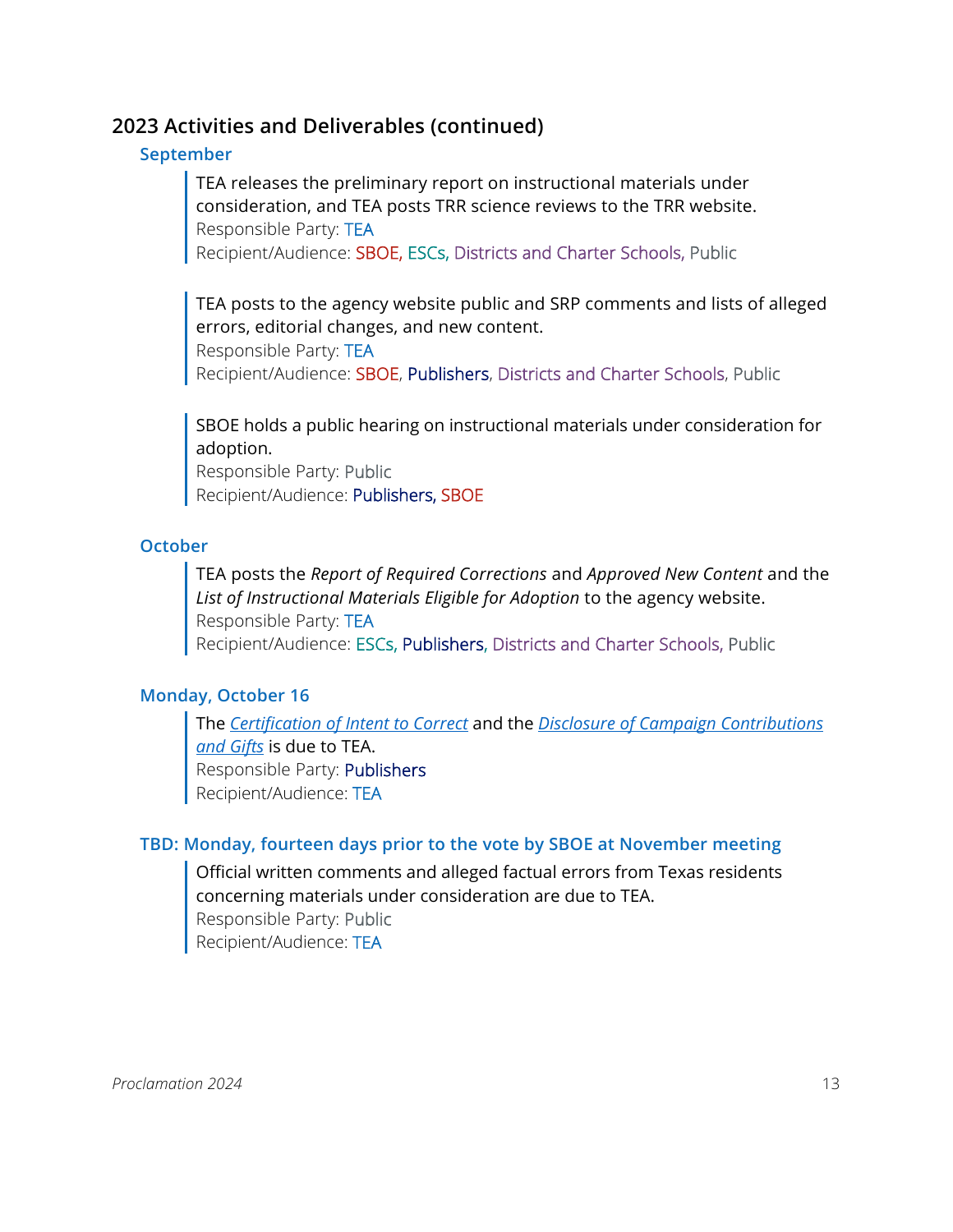#### **TBD: Tuesday, seven business days prior to the vote by SBOE at November meeting**

- [Content changes](#page-20-3) made in materials under consideration in response to public comment are due to TEA.
- An updated *List of Corrections and Editorial Changes* is due to TEA. Responsible Party: Publishers

Recipient/Audience: SBOE, TEA, Public

### **TBD: Thursday, five business days prior to the vote by SBOE at November meeting**

TEA posts to the agency website content changes to materials made by publishers in response to public comment. Responsible Party: TEA Recipient/Audience: SBOE, Public

### **TBD: Wednesday prior to the vote by SBOE at November meeting**

[Content changes](#page-20-3) made to materials under consideration in response to public testimony are due to TEA. Responsible Party: Publishers Recipient/Audience: SBOE, TEA, Public

#### **November**

The SBOE votes regarding materials under consideration. Responsible Party: SBOE Recipient/Audience: Publishers, Districts and Charter Schools, Public, ESCs

#### **Monday, November 6**

[Additional official bids](#page-22-0) are due to TEA. Responsible Party: Publishers Recipient/Audience: TEA, Districts and Charter Schools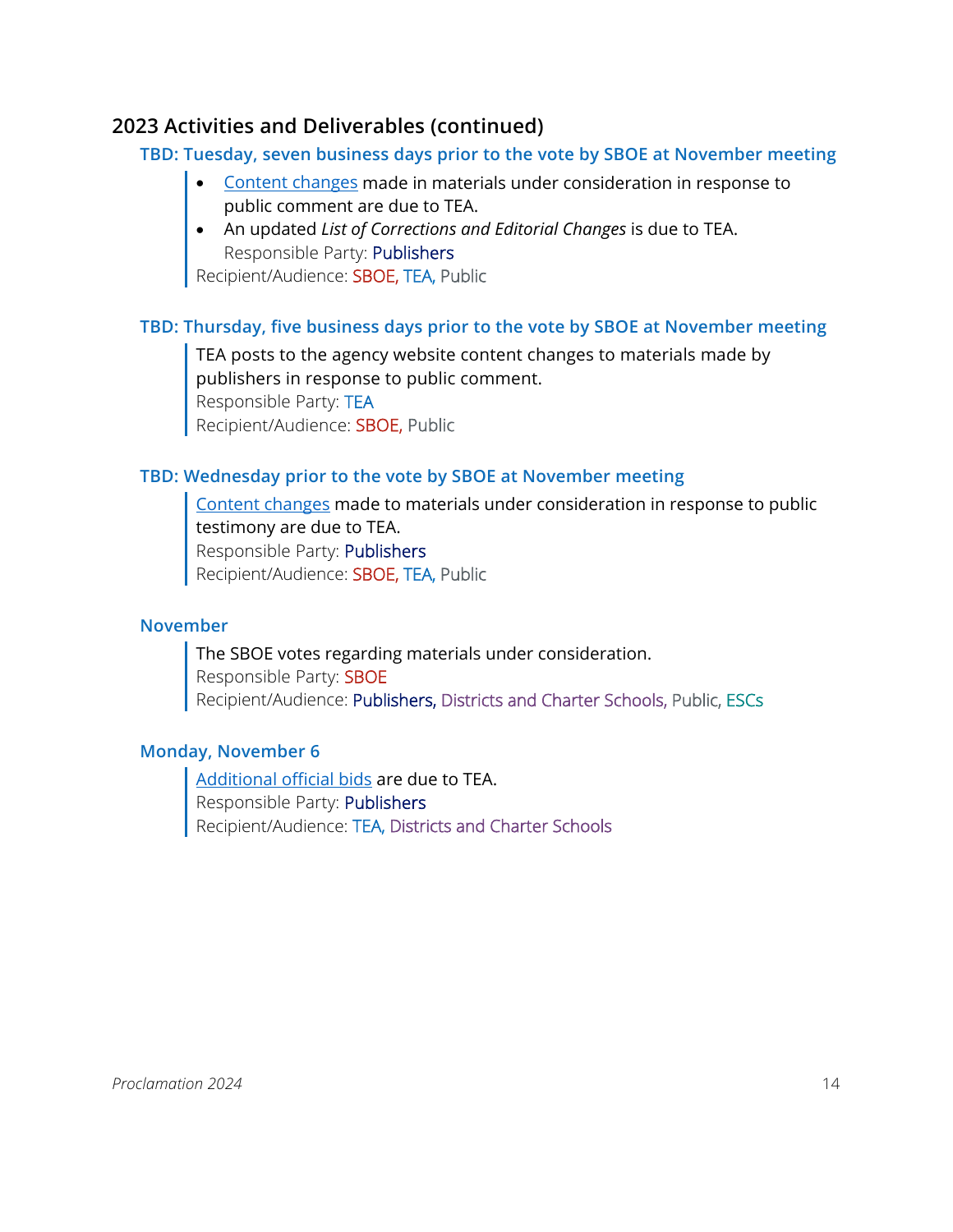### **Friday, December 1**

TEA posts the *List of Instructional Materials Adopted* on the agency website. Responsible Party: TEA Recipient/Audience: ESCs, Publishers, Districts and Charter Schools, Public

The *[Register of Contact](#page-23-3)* is due to TEA. Responsible Party: Publishers Recipient/Audience: TEA

### **2024 Activities and Deliverables**

### **Monday, February 5**

One [high-quality accessible PDF,](#page-21-1) one copy of [NIMAS files](#page-22-1) for student materials, blackline maters, and any other materials included in the teacher component that are intended for student use, and a screenshot from the NIMAC Validation Wizard showing that each file has passed validation are due to designated braille producer.

Responsible Party: Publishers

Recipient/Audience: Braille Producer

### **Monday, February 5**

[Form 1295 Certificate of Interested Parties](#page-21-2) is due to TEA. Responsible Party: Publishers Recipient/Audience: TEA

### **Monday, March 25**

- One [complete, post-adoption sample](#page-23-0) that incorporates all required corrections and approved new content is due to TEA.
- The *Affidavit of Corrections and New Content* is due to TEA.
- The *Certification of Compliance with Manufacturing Standards* is due to TEA.
- The *Accessibility Compliance Report*, along with the cover sheet, is due to TEA.

Responsible Party: Publishers Recipient/Audience: TEA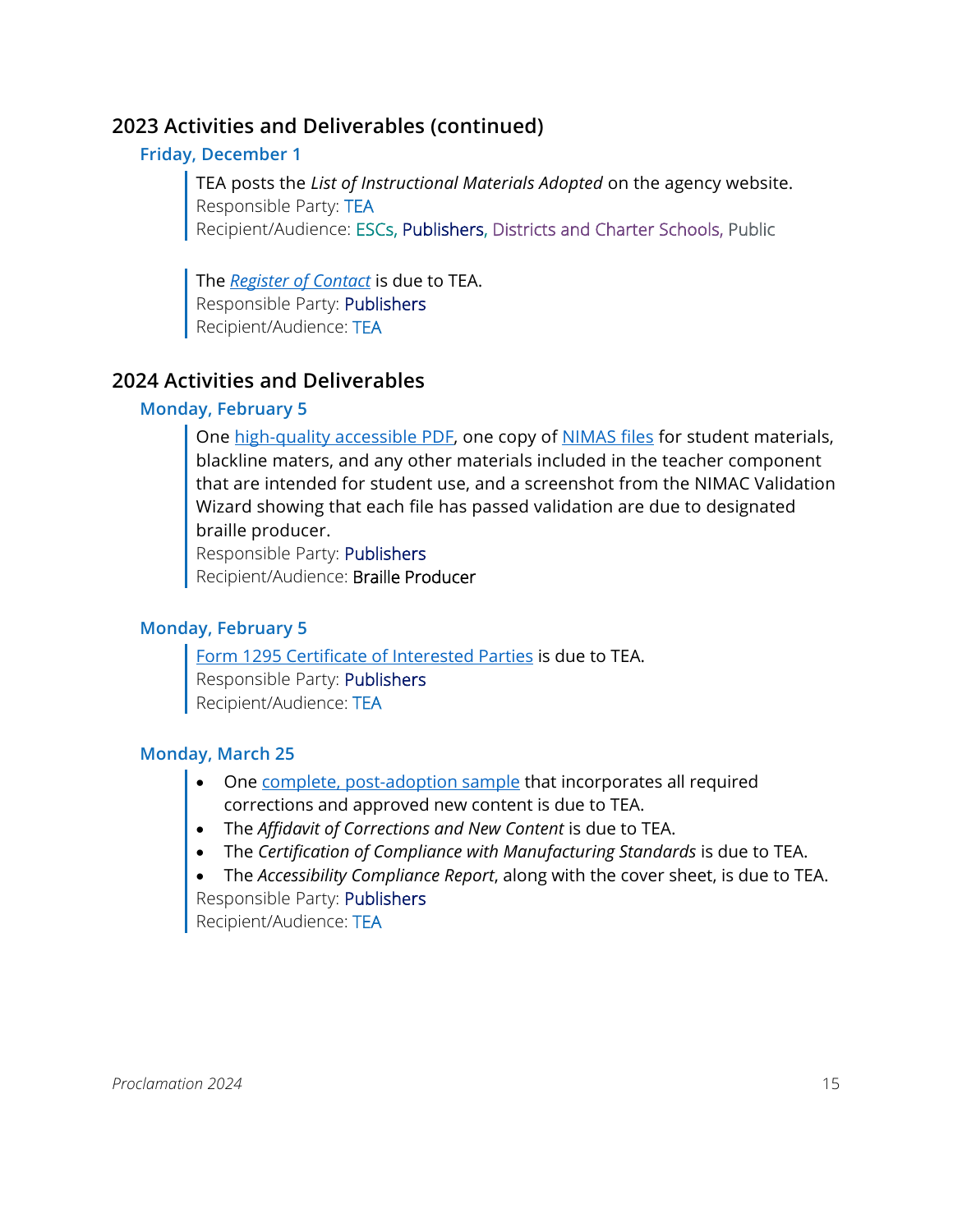#### **Monday, March 25**

One [complete, post-adoption sample](#page-23-0) that incorporates all required corrections and approved new content is due to each of the twenty ESCs. Responsible Party: Publishers Recipient/Audience: ESCs

Three final complete copies of adopted print student materials, blackline masters, and any other materials included in the teacher component(s) that are intended for student use. If changes were made to instructional materials between Monday, February 5, and Monday, March 25, one high-quality [accessible PDF,](#page-21-1) one copy of [NIMAS files,](#page-22-1) a [side-by-side list of changes,](#page-25-1) and a screenshot from the NIMAC Validation Wizard showing that each file has passed validation due to the designated braille producer. If no changes were made, notice must be provided to the designated braille producer. Responsible Party: Publishers Recipient/Audience: Braille Producer

One copy of adopted print student materials, blackline masters, and any other materials included in the teacher component(s) that are intended for student use; one [high-quality accessible PDF;](#page-21-1) one copy of [NIMAS files;](#page-22-1) and a screenshot from NIMAC Validation Wizard showing that the file passed validation are due to the designated audio producer. Responsible Party: Publishers

Recipient/Audience: Audio Producer

One copy of adopted print student materials, blackline masters, and any other materials included in the teacher component(s) that are intended for student use; one [high-quality accessible PDF;](#page-21-1) one copy of [NIMAS files;](#page-22-1) and a screenshot from NIMAC Validation Wizard showing that the file passed validation are due to the designated large-print producer. Responsible Party: Publishers

Recipient/Audience: Large-Print Producer

Final [NIMAS files](#page-22-1) and a [side-by-side list of changes](#page-25-1) made between Monday, February 5, and Monday, March 25, or notice that no changes were made are due to TEA. Responsible Party: Publishers Recipient/Audience: TEA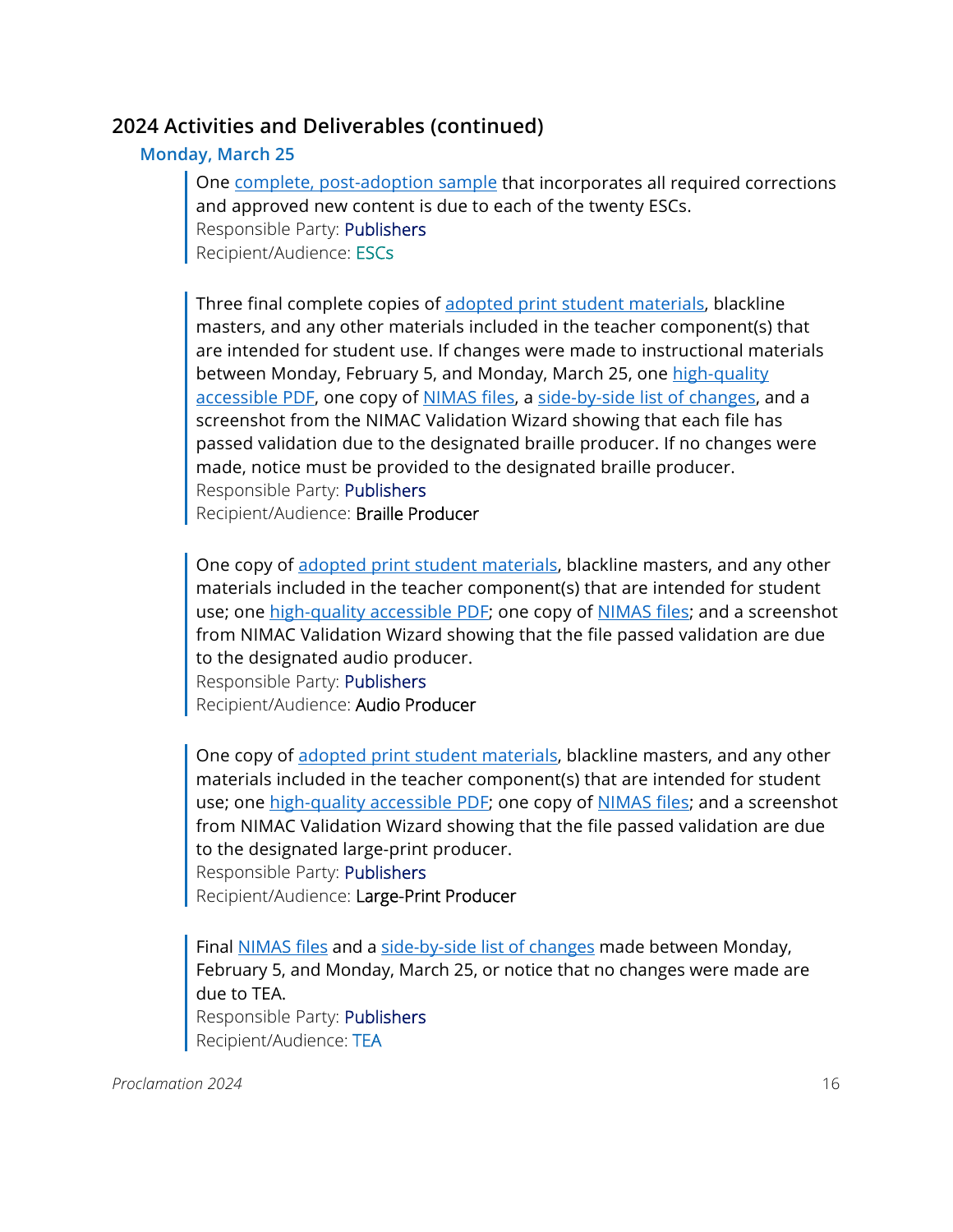### **Monday, March 25**

Final [NIMAS files](#page-22-1) are due to NIMAC. Responsible Party: Publishers Recipient/Audience: NIMAC

#### **May**

TEA sends executed contracts to publishers. Responsible Party: TEA Recipient/Audience: Publishers

Texas public schools that have funding available can begin submitting orders for new materials through EMAT. Responsible Party: Districts and Charter Schools Recipient/Audience: Publishers, TEA

### **June-August**

Publishers distribute adopted materials to Texas public schools. Responsible Party: Publishers Recipient/Audience: Districts and Charter Schools

TEA conducts a review of adopted materials to ensure publishers have made all corrections on the *Report of Required Corrections* and *Approved New Content*. Responsible Party: TEA Recipient/Audience: Publishers, SBOE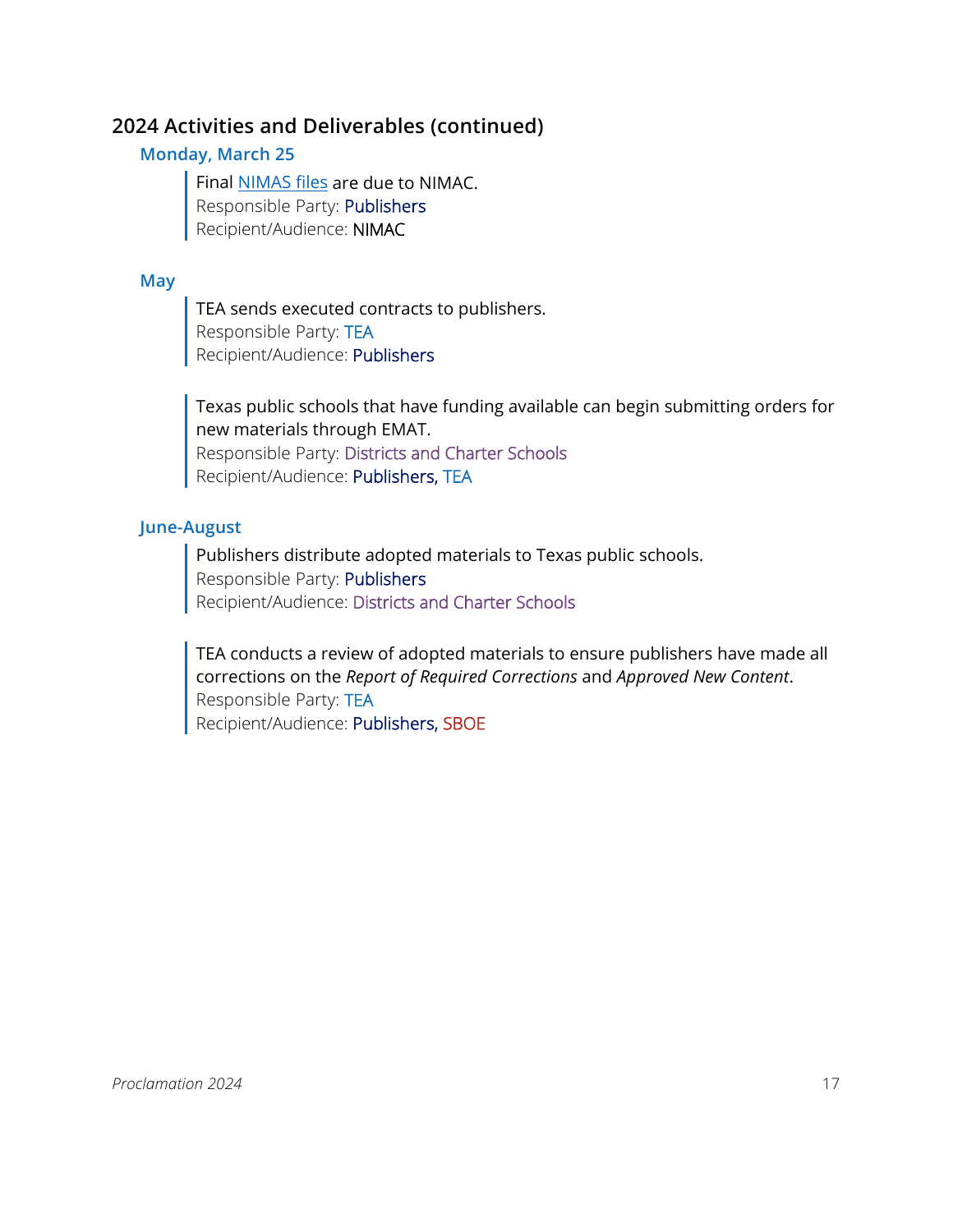# <span id="page-17-0"></span>**Deliverables and Requirements for Publishers**

Below is a list of deliverables and requirements that each publisher participating in this proclamation will be expected to meet. The deadline for each deliverable is provided in the ["Adoption Timeline"](#page-6-0) section of this proclamation, and further details can be found in the *Publisher Handbook*.

A publisher's inability to meet any of the requirements by the deadline in this proclamation can result in that publisher's materials being removed from consideration for adoption (TAC  $§66.66(g)$ ).

# **Accessibility Compliance Report and Cover Sheet**

Publishers with adopted electronic instructional materials are required to contract with an independent third party to review each electronic student and teacher component included on official bids for compliance with WCAG 2.1 AA standards and technical standards required by the Federal Rehabilitation Act, Section 508 (TAC  $\S66.28(a)(2)$ ). The selected vendor must provide a compliance report that includes the *Accessibility Compliance Report Cover Sheet*.

When testing the accessibility of the materials, the auditor must take the following steps:

- Use automated web accessibility evaluation tools to analyze the selected pages and note any problems indicated by the tools
- Manually check pages to determine that form labels and alternative text on images and graphs is appropriate
- Manually check pages with dynamic content, forms, or other applications
- Determine whether page content and controls can be accessed, operated, and reset when necessary using only a keyboard
- Examine pages with graphical user interface (GUI) browser (e.g., Internet Explorer, Edge, Firefox, Chrome) while listening to the page with screen-reader software
- Employ and include documentation of the experience of real users with disabilities for manual testing
- Test a random sample of each different type of electronic component

The final report provided to TEA must include, at a minimum, the audit results from the following pages:

- The home page people use to enter the site
- One page with at least one table or form
- One page with at least one informational image (e.g., a diagram, map, or graph)
- One page from each component of the product
- One page with interactive content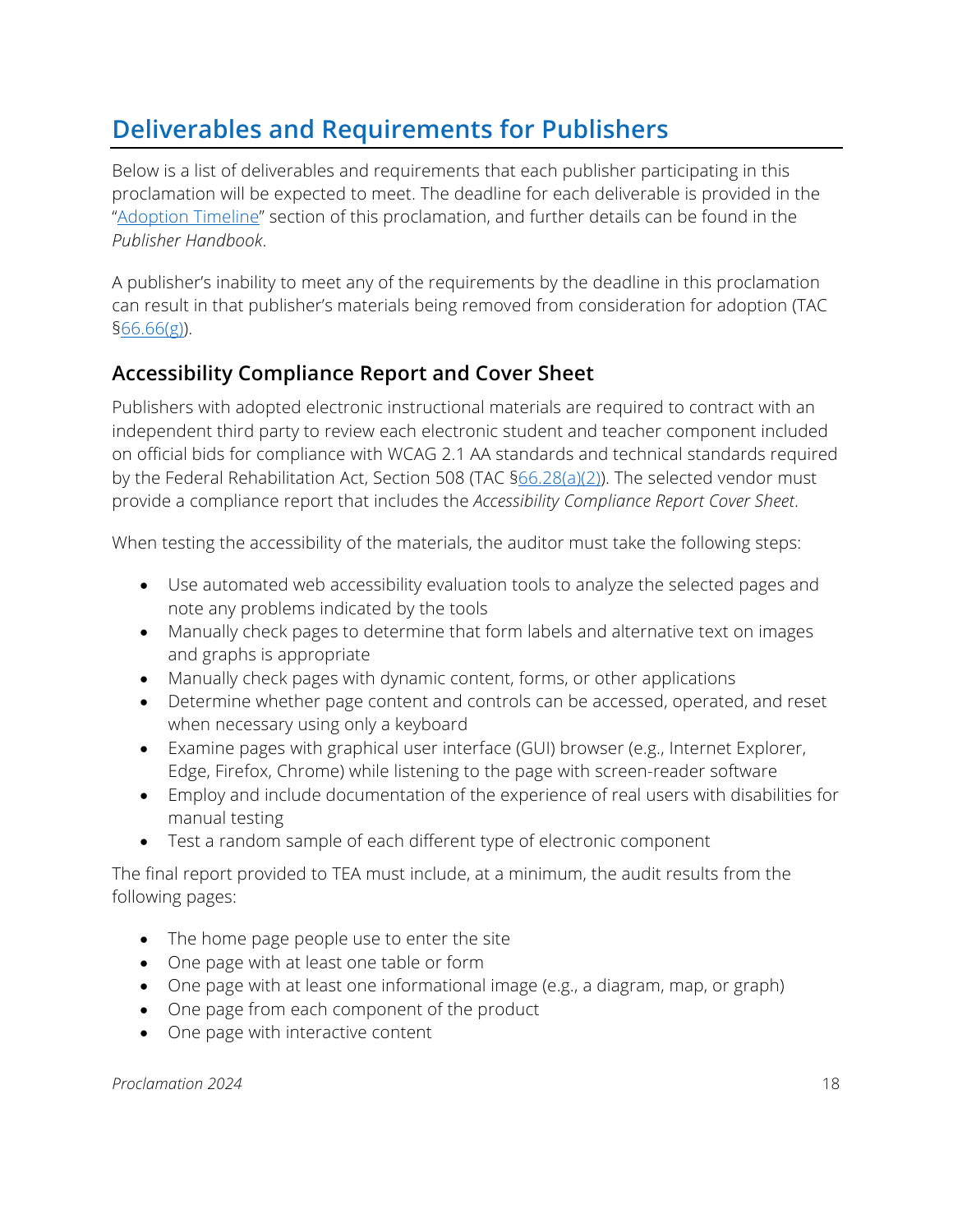# **Accessibility Compliance Report and Cover Sheet (continued)**

Publishers can determine the total number of pages included in the testing. Failure to provide a report with a cover sheet and/or material that is found to not meet any of the required accessibility standards will result in that product's removal from the adopted list and EMAT and the publisher's contract may be presented to the SBOE for termination. If the contract has not yet been terminated, the product will be returned to the adopted list and EMAT when the publisher certifies that the product meets the required accessibility standards and submits an updated cover sheet.

### **Accessibility Requirements for Electronic Materials**

Publishers that offer electronic materials (e.g., CD-ROMs, DVDs, or web-based materials) are required to offer these materials in an accessible format in accordance with the technical standards of the Federal Rehabilitation Act, Section 508. The standards are available at [http://www.section508.gov/summary-section508-standards.](http://www.section508.gov/summary-section508-standards)

Web content in materials adopted under this proclamation must be created to conform to the WCAG 2.1 Level AA standards available at [https://www.w3.org/TR/WCAG21/.](https://www.w3.org/TR/WCAG21/) Electronic materials that are not compliant with all of the WCAG 2.1, Level AA, standards and with technical standards of the Federal Rehabilitation Act, Section 508, will be removed from the adopted list and EMAT and the publisher's contract may be presented to the SBOE for termination (TAC [§66.28\(a\)\(6\)\)](https://texreg.sos.state.tx.us/public/readtac$ext.TacPage?sl=R&app=9&p_dir=&p_rloc=&p_tloc=&p_ploc=&pg=1&p_tac=&ti=19&pt=2&ch=66&rl=28).

A publisher that provides access to materials to students with disabilities through an alternate format must include a link to that material on the entrance page of the main product.

### **Accessibility Requirements for Print Materials**

Publishers that don't have an existing account with NIMAC must email *nimac@aph.org* to request a publisher account. The NIMAC will provide instructions to set up an account, correctly prepare metadata, and submit files. A new publisher may be required to provide a sample NIMAS file to the NIMAC for review before establishing an account.

Specific information and resources, including a list of frequently asked questions, can be found at the NIMAC website, [http://www.nimac.us/publishers-conversion-houses/.](http://www.nimac.us/publishers-conversion-houses/)

Please see *[Certification of Compliance with Manufacturing Standards](#page-19-4)* for additional information.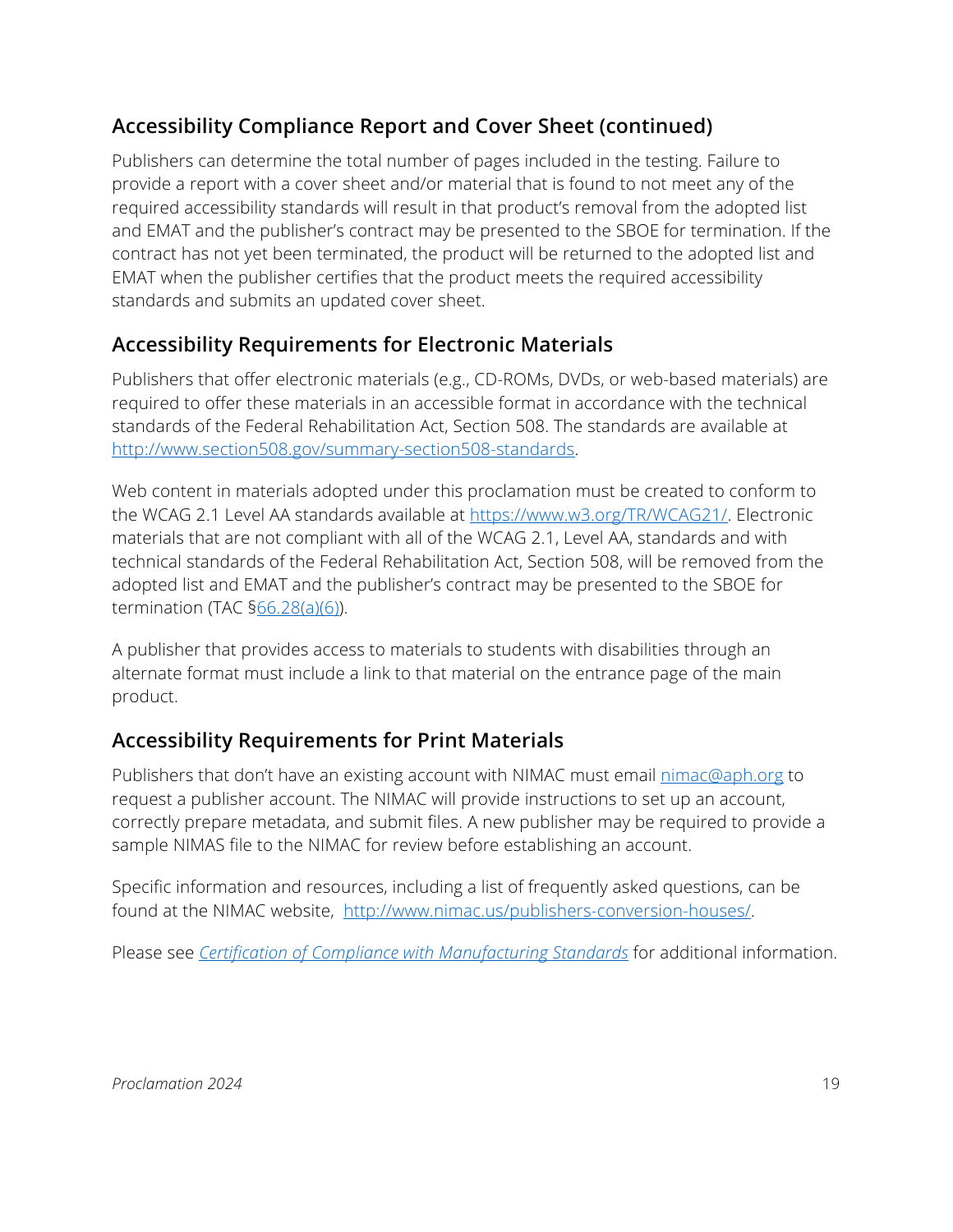# <span id="page-19-2"></span>**Affidavit of Authorship or Contribution**

Publishers must list everyone whose name is listed as an author or contributor and include in general terms the involvement of each author or contributor to the development of the material (TAC [§66.28\(h\)\)](https://texreg.sos.state.tx.us/public/readtac$ext.TacPage?sl=R&app=9&p_dir=&p_rloc=&p_tloc=&p_ploc=&pg=1&p_tac=&ti=19&pt=2&ch=66&rl=28).

Publishers cannot submit instructional materials that have been authored or contributed to by a current employee of TEA (TAC [§66.28\(i\)\)](https://texreg.sos.state.tx.us/public/readtac$ext.TacPage?sl=R&app=9&p_dir=&p_rloc=&p_tloc=&p_ploc=&pg=1&p_tac=&ti=19&pt=2&ch=66&rl=28).

### **Affidavit of Corrections and New Content**

Publishers must verify that all corrections of factual errors have been made and confirm that all approved new content has been added to the final material. This is required as a condition of adoption by the SBOE (TAC  $66.28(h)(1)(C)$ ).

# <span id="page-19-4"></span>**Certification of Compliance with Manufacturing Standards**

Publishers must certify that all materials meet applicable manufacturing standards in the latest edition of *Manufacturing Standards and Specifications for Textbooks*, approved by the Advisory Commission on Textbook Specifications.

The certification is required for all print student materials used to demonstrate TEKS coverage and all electronic components submitted for adoption (TAC §[§66.28\(a\)\(1\)](https://texreg.sos.state.tx.us/public/readtac$ext.TacPage?sl=R&app=9&p_dir=&p_rloc=&p_tloc=&p_ploc=&pg=1&p_tac=&ti=19&pt=2&ch=66&rl=28) and [66.66\(b\)\(2\)\)](https://texreg.sos.state.tx.us/public/readtac$ext.TacPage?sl=R&app=9&p_dir=&p_rloc=&p_tloc=&p_ploc=&pg=1&p_tac=&ti=19&pt=2&ch=66&rl=28).

# <span id="page-19-1"></span>**Certification of Editorial Review**

Publishers must affirm that all instructional materials have been edited for accuracy, content, and compliance with the requirements of the proclamation (TAC [§66.28\(m\)\)](https://texreg.sos.state.tx.us/public/readtac$ext.TacPage?sl=R&app=9&p_dir=&p_rloc=&p_tloc=&p_ploc=&pg=1&p_tac=&ti=19&pt=2&ch=66&rl=28).

# <span id="page-19-3"></span>**Certification of Intent to Correct**

Publishers must affirm that they intend to make all required corrections of factual errors and add approved new content in the final adopted material (TAC [§66.66\(b\)\(4\)\)](https://texreg.sos.state.tx.us/public/readtac$ext.TacPage?sl=R&app=9&p_dir=&p_rloc=&p_tloc=&p_ploc=&pg=1&p_tac=&ti=19&pt=2&ch=66&rl=66).

### <span id="page-19-0"></span>**Company Information**

Publishers must provide the contact information for individuals who will be managing their participation in this proclamation and for phone calls or emails related to deliverables, bids and contracts, accessible materials, customer service, and new sales.

Only those publishers that submit a completed form by the deadline will be allowed to participate in this proclamation process.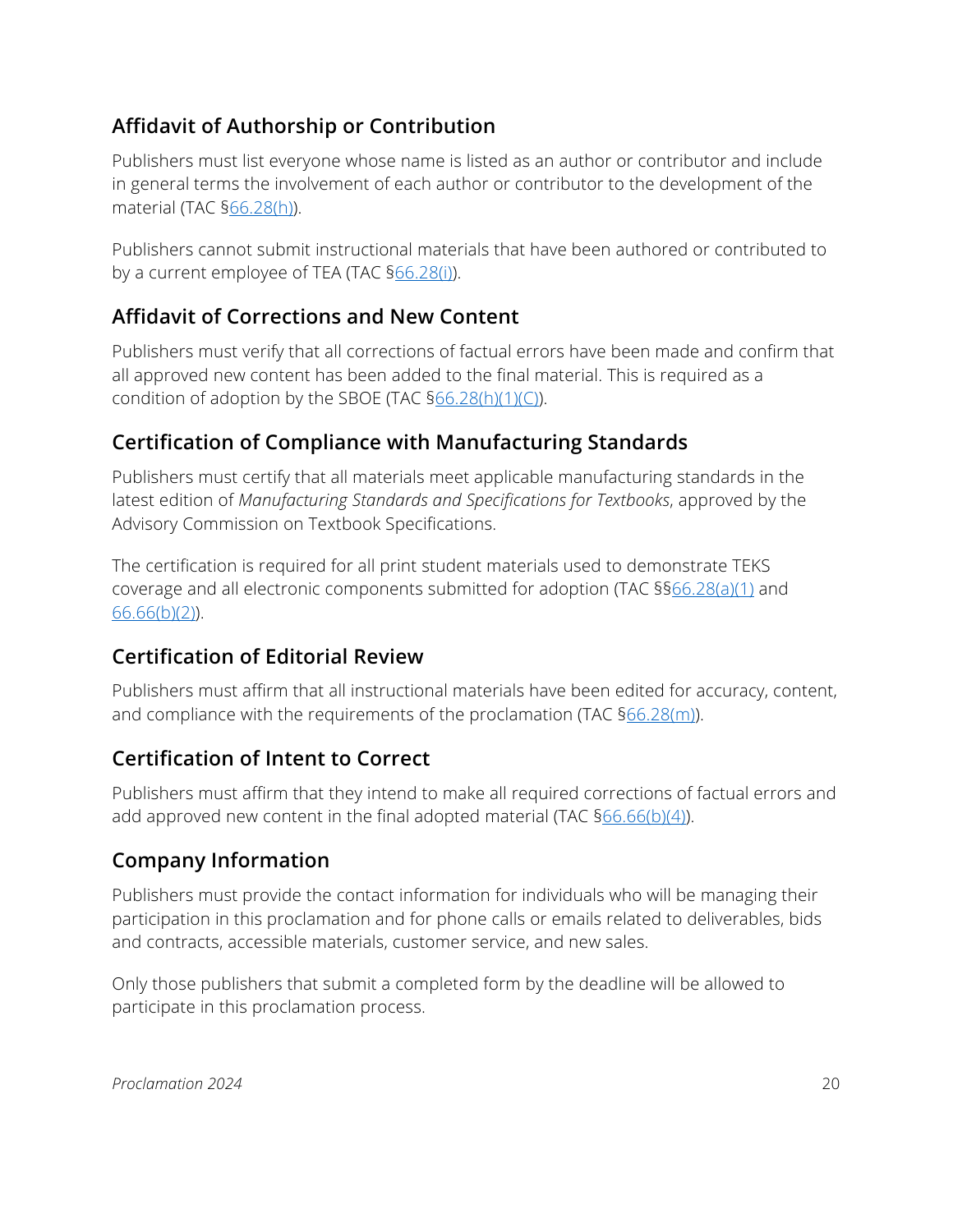# <span id="page-20-1"></span>**Complete Description**

Publishers must submit information regarding each component that will be used to demonstrate standards alignment. This information will be used by TEA staff to plan for the state review meetings (TAC [§66.28\(d\)\(6\)\)](https://texreg.sos.state.tx.us/public/readtac$ext.TacPage?sl=R&app=9&p_dir=&p_rloc=&p_tloc=&p_ploc=&pg=1&p_tac=&ti=19&pt=2&ch=66&rl=28).

### <span id="page-20-3"></span>**Content Changes in Response to Public Comment and/or Testimony**

Publishers that wish to make content changes based on public comment and/or public testimony provided at the SBOE hearings are required to submit changes to TEA (TAC [§66.43\)](https://texreg.sos.state.tx.us/public/readtac$ext.TacPage?sl=R&app=9&p_dir=&p_rloc=&p_tloc=&p_ploc=&pg=1&p_tac=&ti=19&pt=2&ch=66&rl=43). TEA posts all changes to the agency website.

# <span id="page-20-0"></span>**Correlations (Preliminary and Final)**

Publishers must provide correlations that indicate where in each instructional material they believe the required standards are addressed. The correlation must be submitted in the manner designated by TEA (TAC [§66.28\(k\)\)](https://texreg.sos.state.tx.us/public/readtac$ext.TacPage?sl=R&app=9&p_dir=&p_rloc=&p_tloc=&p_ploc=&pg=1&p_tac=&ti=19&pt=2&ch=66&rl=28).

Correlations for electronic materials must also include a link to the exact location where each expectation is addressed.

Publishers with electronic materials (not currently adopted) are required to embed the *Correlations to the TEKS and ELPS* in the pre-adoption sample material.

Instructional materials must cover at least 50% of the TEKS and 100% of the applicable ELPS in materials intended for student use and materials intended for teacher use as specified in TAC [§66.27\(h\).](https://texreg.sos.state.tx.us/public/readtac$ext.TacPage?sl=R&app=9&p_dir=&p_rloc=&p_tloc=&p_ploc=&pg=1&p_tac=&ti=19&pt=2&ch=66&rl=27) In determining the percentage of the TEKS covered by the material, each student expectation counts as an independent element of the standards (TAC  $\S66.66(b)(1)$ ).

A student expectation is subdivided into constituent parts called breakouts. Each individual breakout must be sufficiently covered for the expectation to be considered covered and counted toward the 50% minimum requirement.

A publisher can solicit feedback from TEA regarding the completion of their correlations by submitting preliminary correlations. Preliminary correlations should include citations for at least three student expectations.

# <span id="page-20-2"></span>**Disclosure of Campaign Contributions and Gifts**

Publishers must list any political contributions made by any individual or entity in the preceding four years to a candidate or member of the SBOE [\(SBOE Operating Rule 4.3\)](https://tea.texas.gov/about-tea/leadership/state-board-of-education/sboe-meetings/sboe-operating-rules-amended-9-13-19).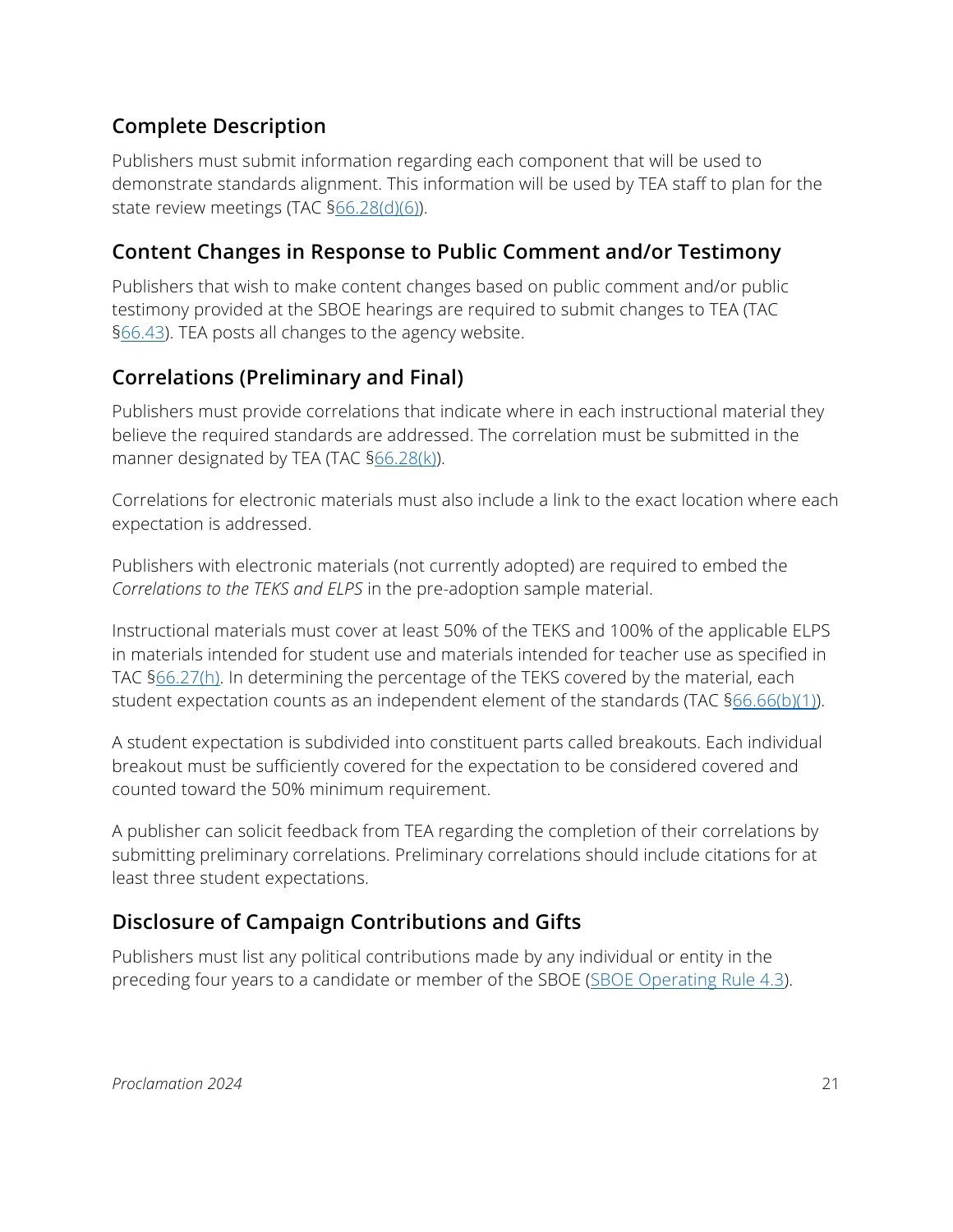# **Electronic Copies of New Content Reviewed and Approved by the SRP**

Publishers must provide electronic copies of all new content reviewed and approved by the SRP (TAC [§66.41\(f\)\)](https://texreg.sos.state.tx.us/public/readtac$ext.TacPage?sl=R&app=9&p_dir=&p_rloc=&p_tloc=&p_ploc=&pg=1&p_tac=&ti=19&pt=2&ch=66&rl=41) and confirm that final products will be updated to include all approved new content. If provided in a PDF format, copies must be fully accessible. TEA posts new content on the agency website.

Please see ["Samples"](#page-23-0) for additional information.

# <span id="page-21-2"></span>**Form 1295 Certification of Interested Parties**

Publishers must meet reporting requirements with the Texas Ethics Commission before entering into a contract and conducting business with the state of Texas.

One form is required from each publisher each time the publisher enters into a contract with the agency (Government Code [§2252.908\)](https://statutes.capitol.texas.gov/Docs/GV/htm/GV.2252.htm#2252.908)). An additional form may be required by each district a publisher does business with.

# <span id="page-21-1"></span>**High-Quality PDF**

Publishers must provide a high-quality, color, accessible PDF (i.e., high-resolution, optimized PDF) of their print student materials along with their print sample copies and NIMAS files to each of the designated producer(s).

### **Instructional Materials Contract**

Publishers with materials adopted by the SBOE enter into a contract to provide the materials to all Texas public schools that order them for an initial contract period of eight years with the possibility of one contract renewal for a period of no more than four years (TAC  $66.72$ ). Publishers that do not return signed contracts to TEA will have materials removed from the adopted list and the EMAT system.

# <span id="page-21-0"></span>**List of Corrections and Editorial Changes**

Publishers must provide a list of all corrections, editorial changes, and approved new content made to each component after pre-adoption samples were submitted. Publishers should include responses to errors identified by the SRP and the public and editorial changes made in response to comments from the SRP and the public.

If no changes or corrections are required, the publisher must notify TEA (TAC [§66.28\(l\)\)](https://texreg.sos.state.tx.us/public/readtac$ext.TacPage?sl=R&app=9&p_dir=&p_rloc=&p_tloc=&p_ploc=&pg=1&p_tac=&ti=19&pt=2&ch=66&rl=28). All errors must be corrected before adopted materials are delivered to schools (TAC [§66.66\(b\)\(4\)\)](https://texreg.sos.state.tx.us/public/readtac$ext.TacPage?sl=R&app=9&p_dir=&p_rloc=&p_tloc=&p_ploc=&pg=1&p_tac=&ti=19&pt=2&ch=66&rl=66).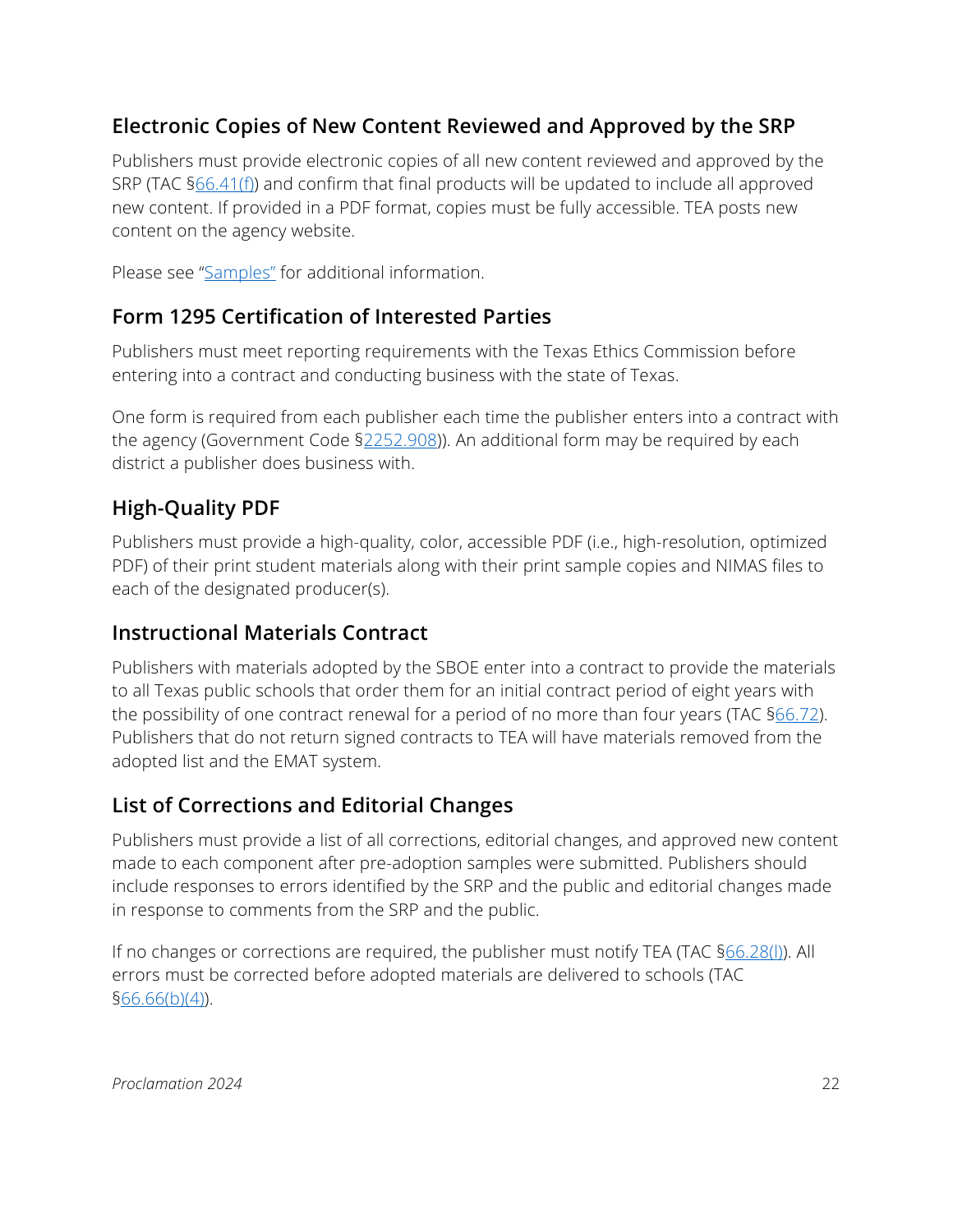# <span id="page-22-1"></span>**NIMAS Files for the Production of Braille, Large-Print, and Audio Materials**

Publishers must submit electronic NIMAS files and agree to allow TEA or its agents to reproduce adopted materials in a format suitable for students and teachers with visual impairments and students with other learning disabilities (TAC §66.27(g)(6)-(7)). The NIMAS Technical Specifications v1.1 can be found at [http://aem.cast.org/creating/nimas-technical](http://aem.cast.org/creating/nimas-technical-specification-annotated.html#.WG1HgU3fOrR)[specification-annotated.html#.WG1HgU3fOrR.](http://aem.cast.org/creating/nimas-technical-specification-annotated.html#.WG1HgU3fOrR)

Publishers must adhere to all NIMAS guidelines that have been approved by NIMAC on or before November 30, 2022.

If the requirements for NIMAS files are not met for any specific product, that product will be removed from the adopted list and the EMAT system (TAC [§66.66\(g\)\)](https://texreg.sos.state.tx.us/public/readtac$ext.TacPage?sl=R&app=9&p_dir=&p_rloc=&p_tloc=&p_ploc=&pg=1&p_tac=&ti=19&pt=2&ch=66&rl=66).

Please see ["Samples"](#page-23-0) for additional information.

### <span id="page-22-0"></span>**Official Bids**

Publishers must submit at least one bid for each product eligible for adoption, listing each component that will be offered along with the price of the material by the initial deadline. A separate bid is required for each package option a publisher submits to include in EMAT. Each component or subcomponent offered as part of the bundle, including items provided free with purchase of the bundle, must also be available for purchase individually (TAC [§66.28\(f\)–\(g\)\)](https://texreg.sos.state.tx.us/public/readtac$ext.TacPage?sl=R&app=9&p_dir=&p_rloc=&p_tloc=&p_ploc=&pg=1&p_tac=&ti=19&pt=2&ch=66&rl=28). Bids of adopted materials become part of the instructional materials contract.

Publishers must provide per-student pricing and information regarding volume discounts in the manner designated by TEA.

The package and component pricing on the bids may not exceed the lowest price at which the publisher offers that instructional material for sale to any state, public school, or school district in the United States. If the materials are sold at a lower price elsewhere at any time during the contract, the publisher must also reduce the contracted price (TEC  $\S 31.151(a)(1)$ – [\(2\)\)](https://statutes.capitol.texas.gov/Docs/ED/htm/ED.31.htm#31.151). The SBOE may assess an administrative penalty against a publisher or manufacturer who violates the TEC [§31.151\(a\)\(1\)–\(2\)](https://statutes.capitol.texas.gov/Docs/ED/htm/ED.31.htm#31.151) by offering instructional materials in this state at a higher price than offered to any other state, public school or school district in the United States  $(TAC$  [§66.15\(b\)–\(c\)\)](https://texreg.sos.state.tx.us/public/readtac$ext.TacPage?sl=R&app=9&p_dir=&p_rloc=&p_tloc=&p_ploc=&pg=1&p_tac=&ti=19&pt=2&ch=66&rl=15).

Publishers can add to or replace initial bids after the initial deadline; however, additional bids may not be submitted for prices higher than were provided in the initial bids. Additional bids can only be submitted if a correct initial bid was received by the deadline.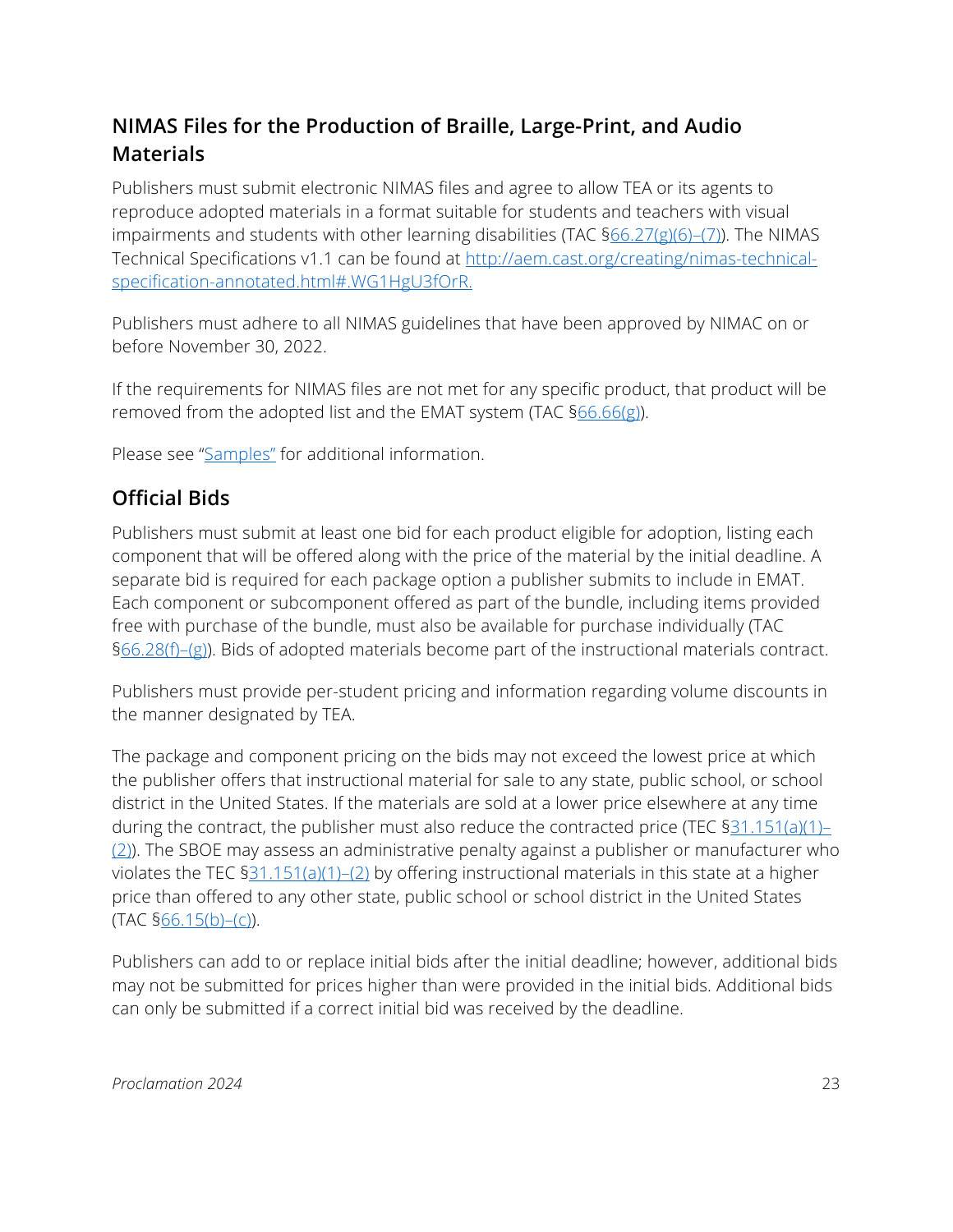# <span id="page-23-2"></span>**Order Processing Information Form**

Publishers must provide information regarding how orders for adopted materials will be processed.

# <span id="page-23-3"></span>**Register of Contact**

Publishers must submit a register listing all visits, meetings, or contacts of any employee for any reason with SBOE members between January 28, 2022, and December 1, 2023, including the date, time, location, and purpose of the communication (TAC [§66.4\(b\)\)](https://texreg.sos.state.tx.us/public/readtac$ext.TacPage?sl=R&app=9&p_dir=&p_rloc=&p_tloc=&p_ploc=&pg=1&p_tac=&ti=19&pt=2&ch=66&rl=4).

# <span id="page-23-1"></span>**Report on Interoperability and Ease of Use**

Publishers must provide information regarding their products' interoperability and ease of use for review by the SBOE and districts. The information from each publisher's report will be posted to the agency website.

### **Request for Show-Cause Hearing**

Publishers that are eligible for a show-cause hearing will be notified by TEA.

Eligible publishers that elect to protest the findings of the SRP must file a request for a show-cause hearing with TEA (TAC [§66.63\(d\)\)](https://texreg.sos.state.tx.us/public/readtac$ext.TacPage?sl=R&app=9&p_dir=&p_rloc=&p_tloc=&p_ploc=&pg=1&p_tac=&ti=19&pt=2&ch=66&rl=63).

### <span id="page-23-0"></span>**Samples**

All publishers participating in this proclamation must provide digital access to instructional materials submissions at no cost to TEA and each of the twenty ESCs. If requested, samples must be provided to SBOE members and districts at no cost. Samples provided to the SRP may be in print or electronic format. The agency does not guarantee return of samples.

### **Pre-adoption Samples**

Pre-adoption samples must be complete electronic versions of the final product and must include all content, components, and features intended to be in the final product, not just the content identified in the correlations (e.g., all student and teacher materials, diagnostic tools, test banks, etc.). The original pre-adoption samples must remain available and unchanged until final (post-adoption) samples are submitted in March 2024. Publishers may provide access to a second version of the pre-adoption sample that incorporates changes proposed as a result of an additional editorial review, public comment and/or testimony, and state review panel feedback. Electronic samples must be free of sales or marketing materials, allow for multiple, simultaneous user access, be equipped with a word-search feature, and contain embedded correlations that direct users to the content cited for standards alignment (TAC [§66.28\(d\)\)](https://texreg.sos.state.tx.us/public/readtac$ext.TacPage?sl=R&app=9&p_dir=&p_rloc=&p_tloc=&p_ploc=&pg=1&p_tac=&ti=19&pt=2&ch=66&rl=28).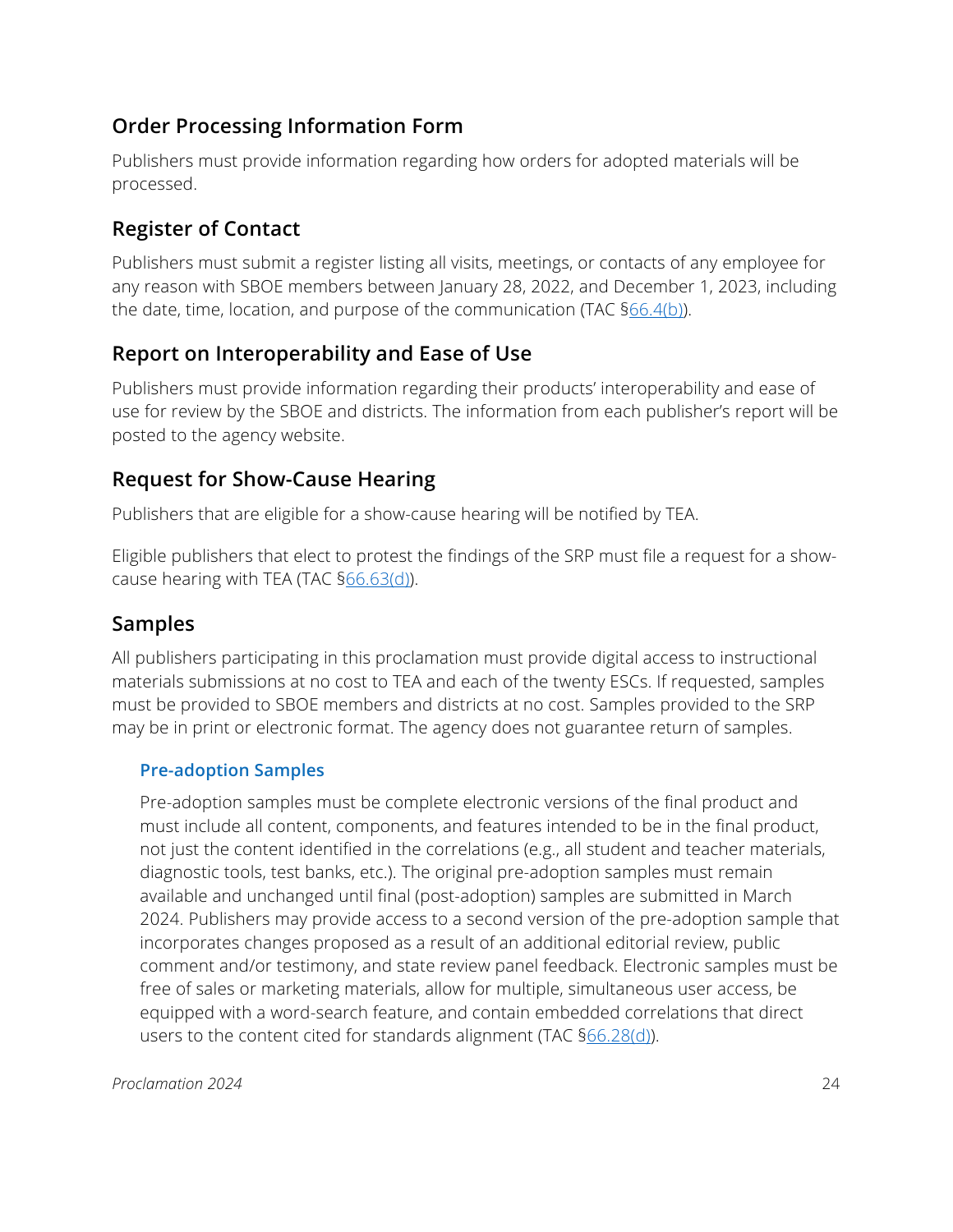Publishers must supply TEA and each of the twenty ESCs with all information, including locator information and passwords, required to ensure public access to their pre-adoption materials (TAC [§66.28\(d\)\)](https://texreg.sos.state.tx.us/public/readtac$ext.TacPage?sl=R&app=9&p_dir=&p_rloc=&p_tloc=&p_ploc=&pg=1&p_tac=&ti=19&pt=2&ch=66&rl=28). If the materials are not sold digitally, publishers may provide public access using a PDF; however, the PDF must pass an accessibility check. TEA will post access information or accessible PDFs of the pre-adoption sample to the agency website. Publishers that wish to protect content such as test questions and answers may provide two versions: a public-facing version that does not include protected content and a full version that will not be posted online.

Publishers are encouraged to add a watermark throughout pre-adoption samples to identify copyright-protected information.

If requested, publishers must supply SBOE members with print samples of materials under consideration or adopted (TAC [§66.28\(a\)\(7\)\)](https://texreg.sos.state.tx.us/public/readtac$ext.TacPage?sl=R&app=9&p_dir=&p_rloc=&p_tloc=&p_ploc=&pg=1&p_tac=&ti=19&pt=2&ch=66&rl=28).

Samples can be provided in either print or electronic format at the SRP meetings. SRP samples must be fully functional and contain all content that will be available in the final version supplied to districts. Samples must also be free of sales or marketing materials (TAC [§66.28\(d\)\(3\)\)](https://texreg.sos.state.tx.us/public/readtac$ext.TacPage?sl=R&app=9&p_dir=&p_rloc=&p_tloc=&p_ploc=&pg=1&p_tac=&ti=19&pt=2&ch=66&rl=28).

Publishers that provide electronic samples must provide the appropriate hardware or equipment for the review (TAC [§66.28\(d\)\(9\)\)](https://texreg.sos.state.tx.us/public/readtac$ext.TacPage?sl=R&app=9&p_dir=&p_rloc=&p_tloc=&p_ploc=&pg=1&p_tac=&ti=19&pt=2&ch=66&rl=28).

TEA will provide shipping instructions for publishers that wish to mail print samples to the location of the SRP meeting. TEA does not guarantee the return of print materials (TAC [§66.28\(d\)\(8\)\)](https://texreg.sos.state.tx.us/public/readtac$ext.TacPage?sl=R&app=9&p_dir=&p_rloc=&p_tloc=&p_ploc=&pg=1&p_tac=&ti=19&pt=2&ch=66&rl=28).

### **Post-adoption Samples**

Publishers must supply TEA and each of the twenty ESCs with post-adoption electronic samples. Publishers must supply TEA and each of the twenty ESCs with all information, including locator information and passwords, required to ensure public access to their post-adoption samples for the duration of the contract period. The public can access post-adoption samples by making an appointment at the nearest ESC or through the Instructional Materials and Implementation Division at TEA located in Austin, Texas.

Publishers are required to notify TEA if user access information changes. TEA will periodically conduct audits of final electronic post-adoption sample access information. Publishers that do not maintain proper access for TEA and the ESCs may have materials removed from the adopted list and the EMAT system.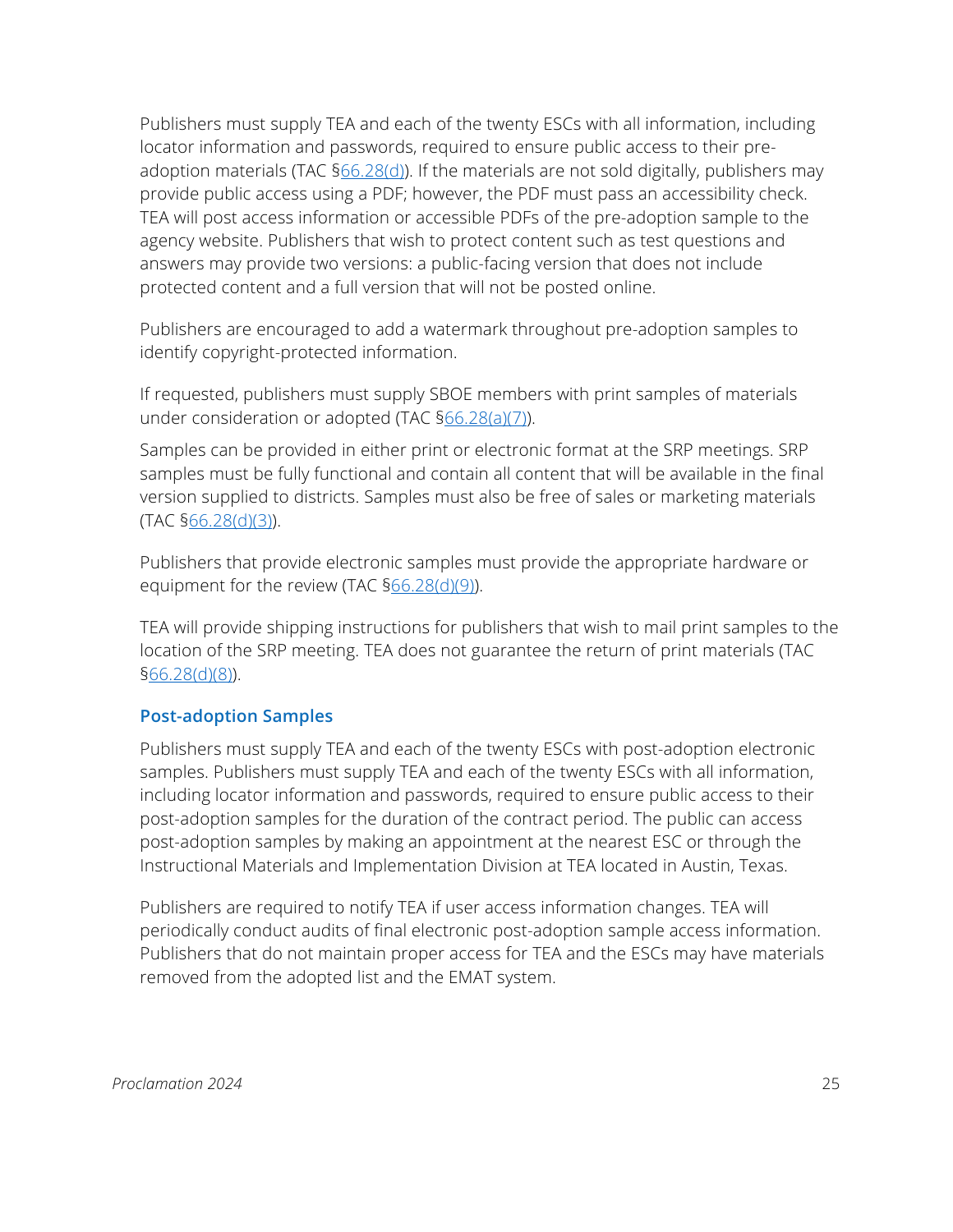Publishers must use the machine-readable TEKS provided by TEA when tagging content aligned to the TEKS. Doing so creates a consistent way of documenting and refencing learning standards and competencies. Publishers will access the machine-readable TEKS and related guidance on the [Texas Gateway.](https://teks.texasgateway.org/)

TEA may request additional samples if they are needed (TAC [§66.28\(e\)\)](https://texreg.sos.state.tx.us/public/readtac$ext.TacPage?sl=R&app=9&p_dir=&p_rloc=&p_tloc=&p_ploc=&pg=1&p_tac=&ti=19&pt=2&ch=66&rl=28).

At the request of a Texas school district, publishers must supply a complete electronic post-adoption sample (TAC  $\frac{666.28(d)(7)}{2}$ ). If requested, publishers may also provide print samples; however, all samples must be provided at no cost. If samples must be returned, the publisher must notify the district in advance and provide a shipping label and date by which the sample should be shipped back (TAC [§66.101\)](https://texreg.sos.state.tx.us/public/readtac$ext.TacPage?sl=R&app=9&p_dir=&p_rloc=&p_tloc=&p_ploc=&pg=1&p_tac=&ti=19&pt=2&ch=66&rl=101).

### **Post-adoption Samples for Braille, Large-Print, and Audio Producers**

Publishers must submit three print post-adoption sample copies of adopted student materials to the designated braille, large-print, and audio material producers. Publishers must also include blackline masters or any other materials included in the teacher materials that are intended for student use.

Should a braille or large-print teacher edition be required by a district, a publisher must provide two printed teacher editions to the designated producer(s).

Publishers must markup print materials eligible for NIMAS submission that contain mathematical or scientific instructional content by using the latest applicable version of the MathML 3 module of the DAISY/NIMAS Structure Guidelines as posted and maintained at the DAISY Consortium website, available at [http://www.daisy.org/z3986/structure/SG-DAISY3/part2-math.html.](http://www.daisy.org/z3986/structure/SG-DAISY3/part2-math.html)

If the requirements for samples to the designated producer(s) are not met for any specific product, that product will be removed from the adopted list and the EMAT system.

# <span id="page-25-1"></span>**Side-by-Side List of Changes to Braille Producer(s)**

Publishers must provide a side-by-side list of changes made to pre-adoption samples when submitting corrected post-adoption sample materials to the designated braille producer(s).

# <span id="page-25-0"></span>**Statement of Intent to Bid**

Publishers interested in participating in the SBOE's process must submit one *Statement of Intent to Bid* for each product for each course for which it is intended. A publisher that does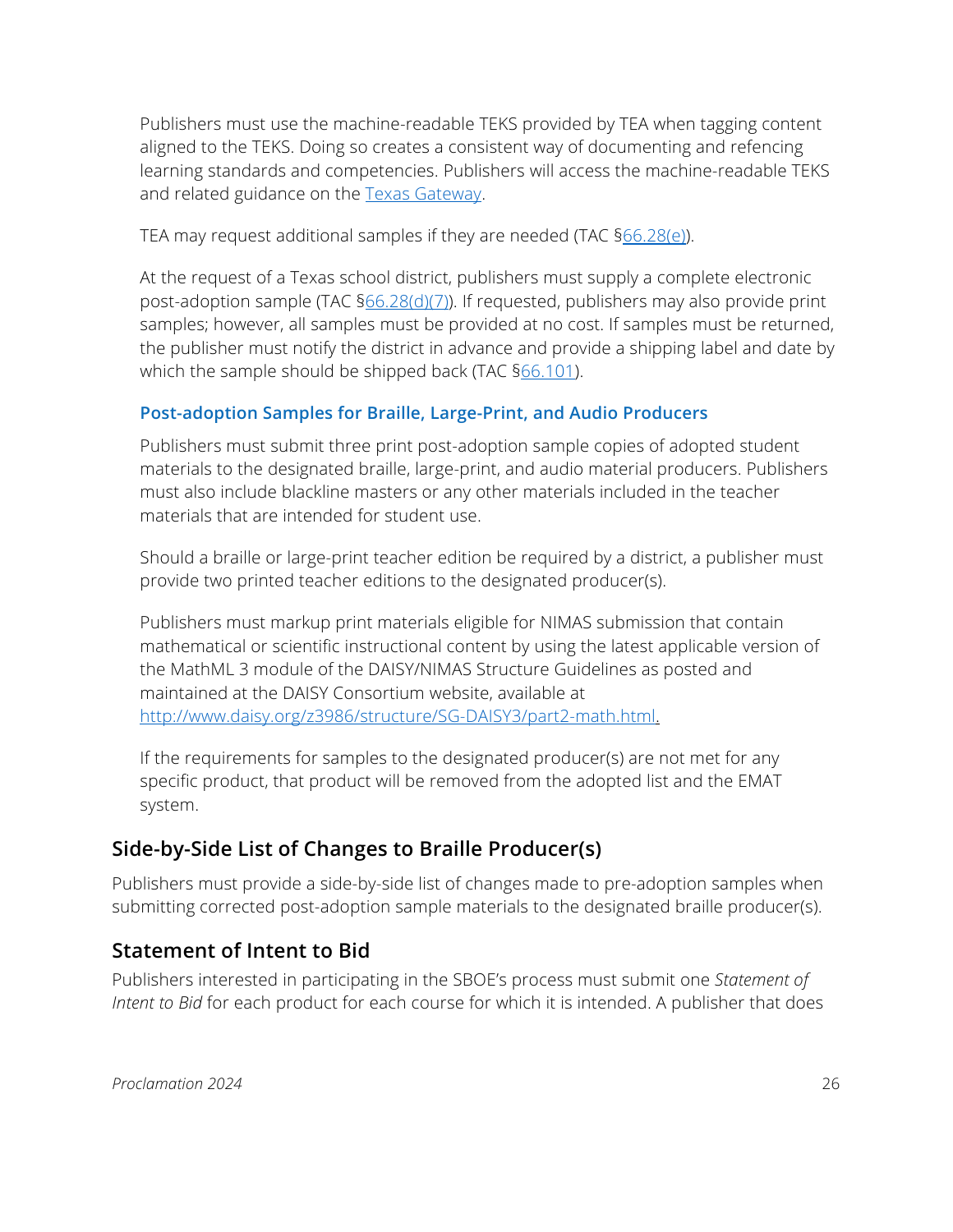not submit a *Statement of Intent to Bid* by the deadline is not eligible to participate in the process (TAC [§66.28\(c\)\)](https://texreg.sos.state.tx.us/public/readtac$ext.TacPage?sl=R&app=9&p_dir=&p_rloc=&p_tloc=&p_ploc=&pg=1&p_tac=&ti=19&pt=2&ch=66&rl=28).

### <span id="page-26-0"></span>**Vendor Setup Form**

The Texas Comptroller of Public Accounts uses the Texas Identification Number (TIN) to track and process all payments made to a payee. Each publisher with adopted materials is required to have a TIN.

This TIN is also required when a publisher applies for access to the EMAT system. If a publisher already has EMAT access and there are no changes, a new application is not required.

Publishers that wish to receive payments from the State of Texas directly into their checking accounts must fill out the direct deposit section of the Vendor Setup Form. If a publisher declines this option, payments will be made by a warrant (state check) sent via the U.S. Postal Service.

Direct deposit is strongly recommended but not required. Publishers that already have direct deposit established do not have to submit a form unless payee information has changed.

If banking information changes during the adoption period, publishers must notify TEA.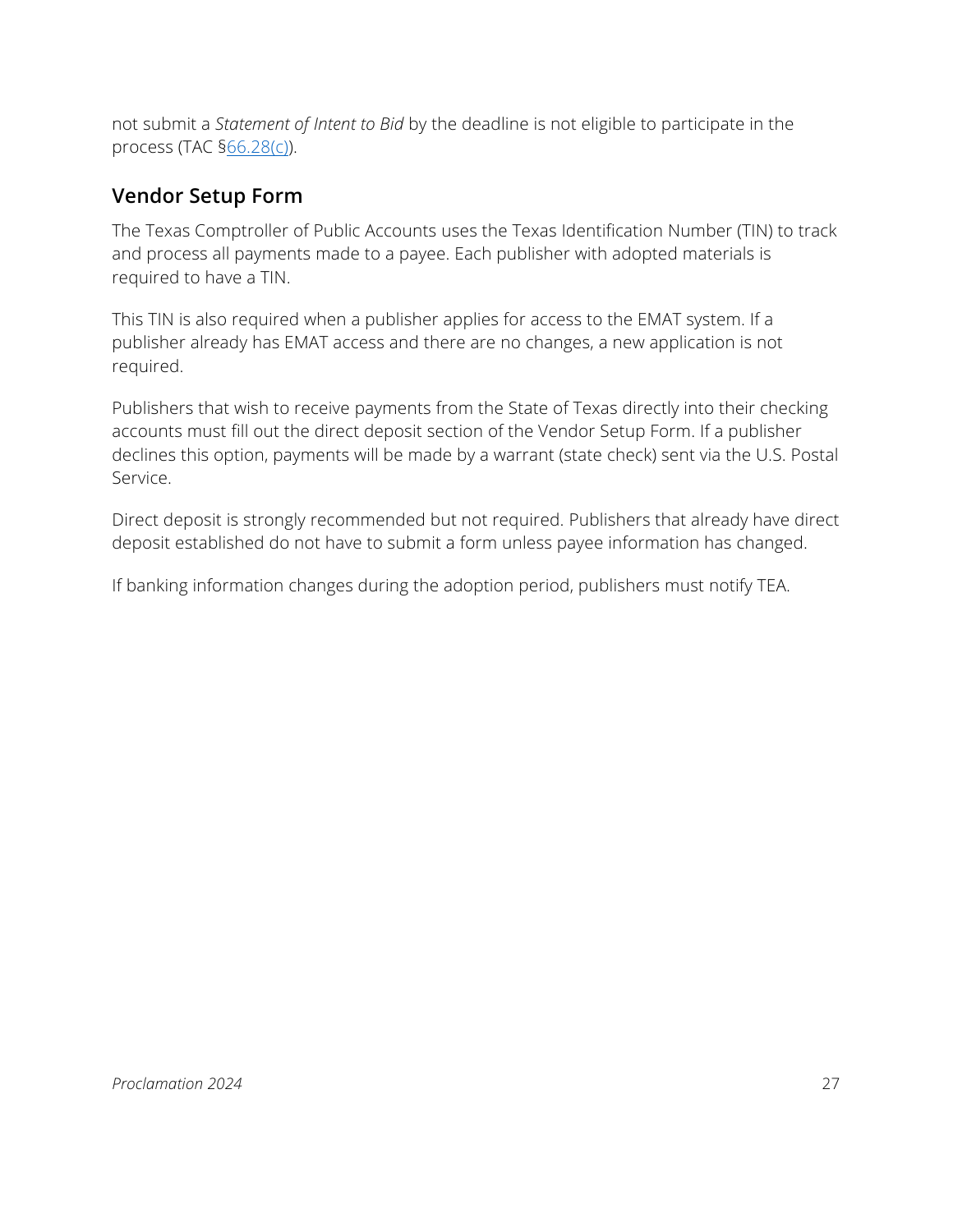# <span id="page-27-0"></span>**Deliverables and Requirements for ESCs**

Each of the twenty ESCs is expected to fulfill the following list of requirements. The deadline for each deliverable is provided in the "Adoption Timeline" in this document.

# <span id="page-27-2"></span>**Report of Sample Irregularities**

ESCs are required to ensure public and district access to pre- and post-adoption samples. To that end, ESCs are required to notify TEA of any irregularities in electronic or sample print materials (TAC [§66.39\(b\)\)](https://texreg.sos.state.tx.us/public/readtac$ext.TacPage?sl=R&app=9&p_dir=&p_rloc=&p_tloc=&p_ploc=&pg=1&p_tac=&ti=19&pt=2&ch=66&rl=39).

ESCs may link to the pre-adoption samples on the TEA website but must also designate a time for on-site viewing. Post-adoption samples can only be viewed in person.

# <span id="page-27-1"></span>**ESC Samples (Pre- and Post-Adoption)**

Each ESC is required to provide public access to materials under consideration and adopted materials. Each ESC should designate one person to supervise access to all samples and establish reasonable public access, including access outside of normal working hours that can be scheduled by appointment. Each ESC is required to notify districts in its region and publicize the date on which samples materials will be available for review (TAC [§66.39\)](https://texreg.sos.state.tx.us/public/readtac$ext.TacPage?sl=R&app=9&p_dir=&p_rloc=&p_tloc=&p_ploc=&pg=1&p_tac=&ti=19&pt=2&ch=66&rl=39).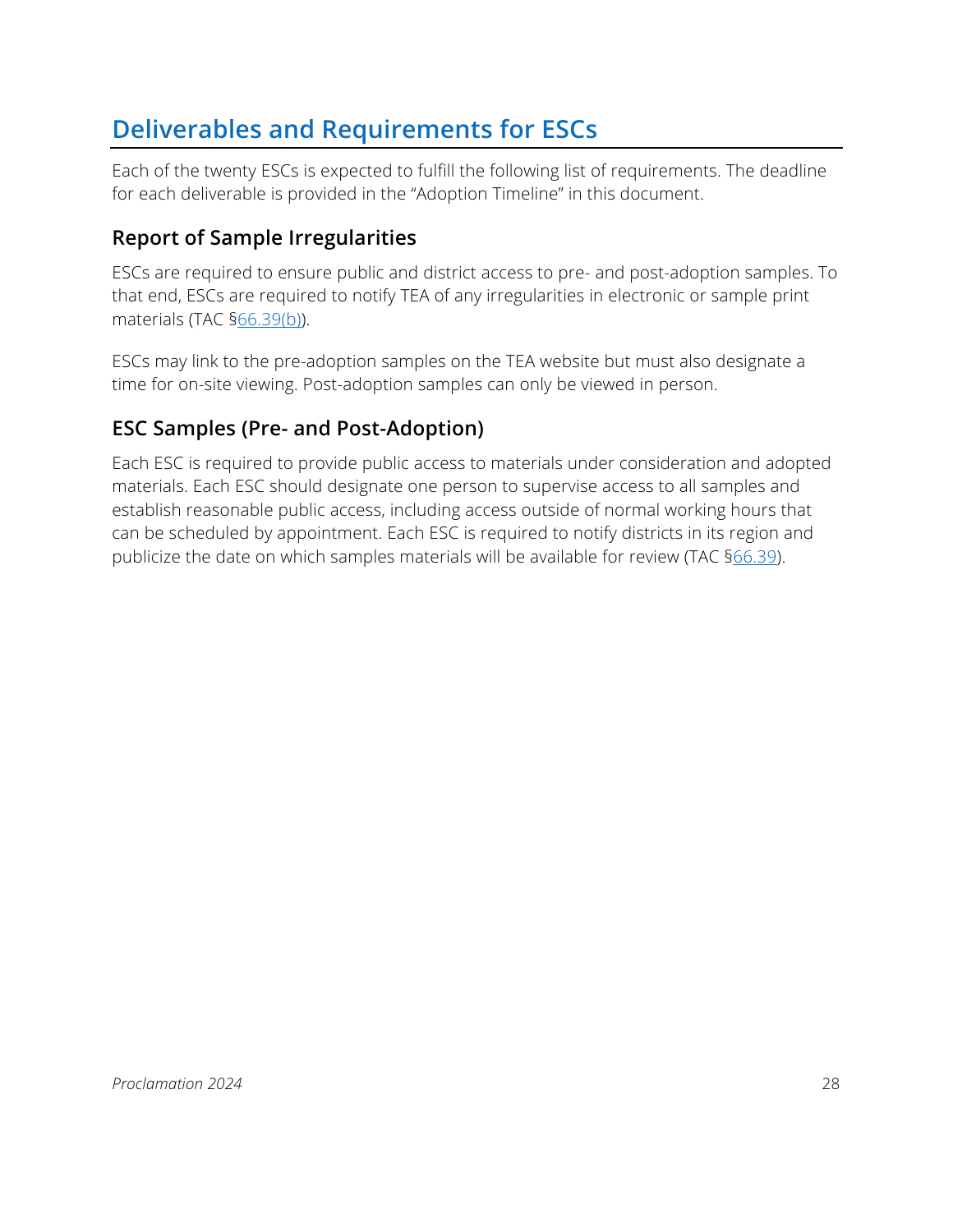# <span id="page-28-0"></span>**TEKS and Course Enrollment**

The TEKS describe what students should know and be able to do for each grade level and course in the required curriculum. The table that follows provides links to the TEKS for the courses included in *Proclamation 2024* and reported course enrollment for the 2020–21 school year.

| Course                                  | Enrollment |
|-----------------------------------------|------------|
| Science, Kindergarten                   | 193,596    |
| Science, Grade 1                        | 340,703    |
| Science, Grade 2                        | 369,457    |
| Science, Grade 3                        | 379,157    |
| Science, Grade 4                        | 384,091    |
| Science, Grade 5                        | 398,992    |
| Science, Grade 6                        | 302,723    |
| Science, Grade 7                        | 416,118    |
| Science, Grade 8                        | 405,839    |
| Science (Spanish), Kindergarten         | 75,805**   |
| Science (Spanish), Grade 1              | 82,287**   |
| Science (Spanish), Grade 2              | 83,043**   |
| Science (Spanish), Grade 3              | 85,830**   |
| Science (Spanish), Grade 4              | 86,121**   |
| Science (Spanish), Grade 5              | 85,241**   |
| Science (Spanish), Grade 6              | 83,027**   |
| <b>Aquatic Science</b>                  | 49,838     |
| <b>Astronomy</b>                        | 30,098     |
| <b>Biology</b>                          | 434,026    |
| Chemistry                               | 372,234    |
| <b>Earth Systems Science</b>            | 29,026     |
| <b>Environmental Systems</b>            | 71,434     |
| <b>Integrated Physics and Chemistry</b> | 92,741     |
| Physics                                 | 200,679    |

# **Chapter 112. Texas Essential Knowledge and Skills for Science**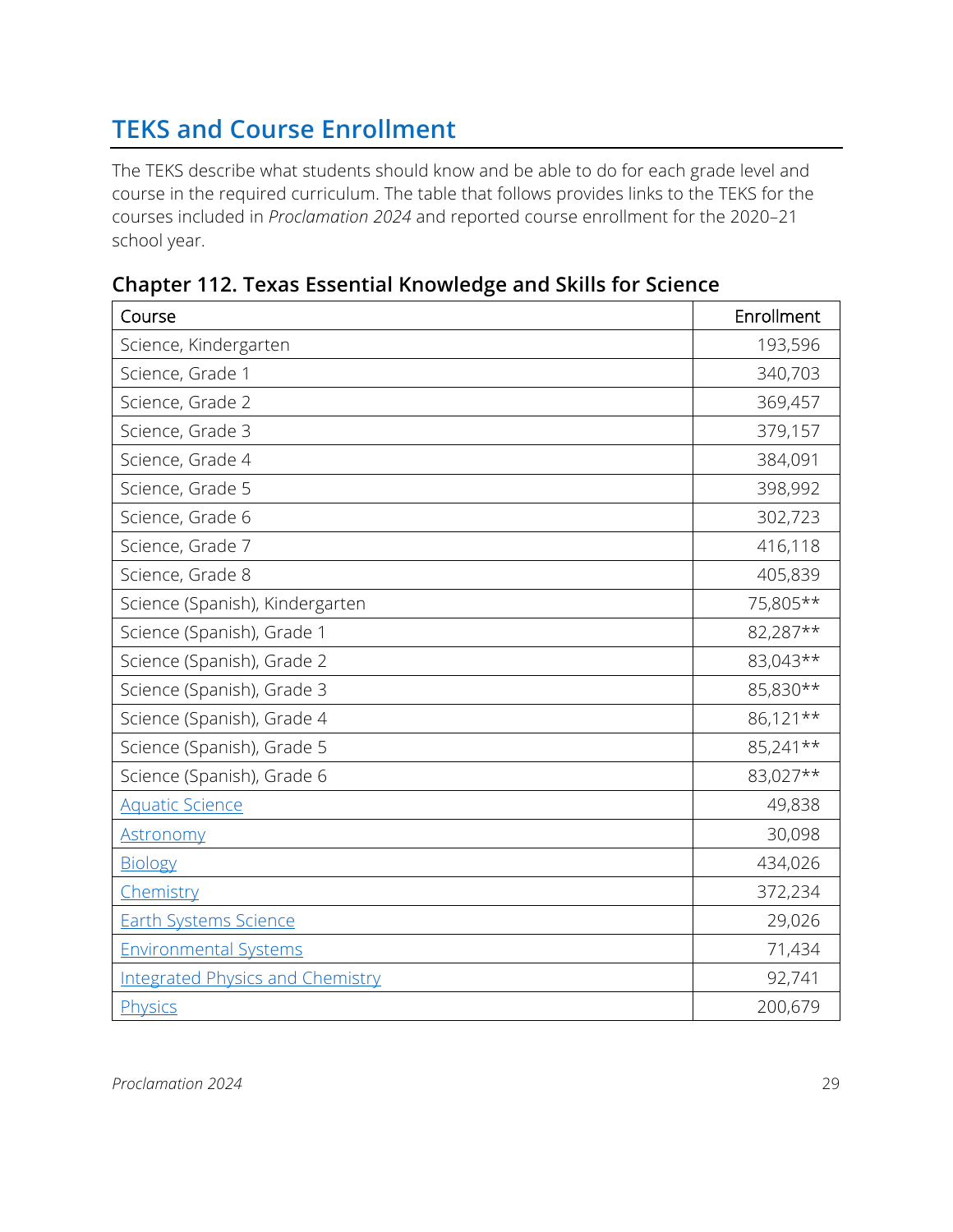### **Chapter 113. Texas Essential Knowledge and Skills for Social Studies**

| l Course                                  | Enrollment     |
|-------------------------------------------|----------------|
| Personal Financial Literacy and Economics | Not Available* |

# **Chapter 126. Texas Essential Knowledge and Skills for Technology Applications**

| Course                                | Enrollment |
|---------------------------------------|------------|
| Technology Applications, Kindergarten | 36,233     |
| Technology Applications, Grade 1      | 46,466     |
| Technology Applications, Grade 2      | 53,821     |
| Technology Applications, Grade 3      | 50,427     |
| Technology Applications, Grade 4      | 50,409     |
| Technology Applications, Grade 5      | 47,852     |
| Technology Applications, Grade 6      | 57,032     |
| Technology Applications, Grade 7      | 39,292     |
| Technology Applications, Grade 8      | 26,365     |

# **Chapter 127. Texas Essential Knowledge and Skills for Career Development**

# **Subchapter G. Education and Training**

| Course                                    | Enrollment     |
|-------------------------------------------|----------------|
| Child Development                         | 29,526         |
| Child Development Associate Foundations   | Not Available* |
| Communication and Technology in Education | Not Available* |
| Human Growth and Development              | 17,385         |
| <b>Instructional Practices</b>            | 7,448          |
| Principles of Education and Training      | 16,517         |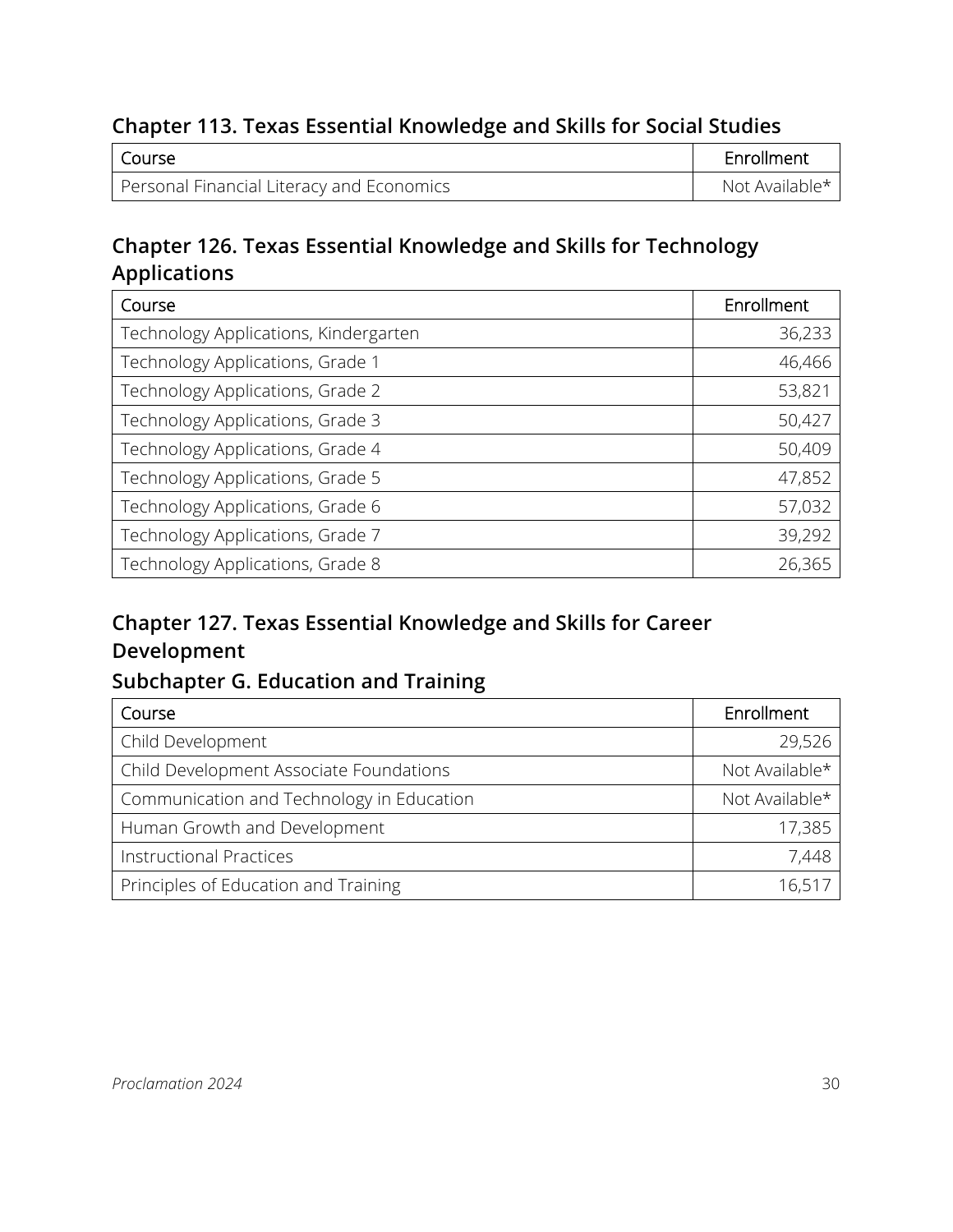# **Subchapter I. Health Science**

| Course                                   | Enrollment     |
|------------------------------------------|----------------|
| Anatomy and Physiology                   | 81,964         |
| Health Science Theory                    | 36,371         |
| Healthcare Administration and Management | Not Available* |
| Leadership and Management in Nursing     | Not Available* |
| Medical Assistant                        | Not Available* |
| Medical Coding and Billing               | Not Available* |
| Medical Microbiology                     | 7,350          |
| Medical Terminology                      | 46,273         |
| Pathophysiology                          | 7,441          |
| Pharmacology                             | 2,662          |
| Pharmacy I                               | Not Available* |
| Pharmacy II                              | Not Available* |
| Respiratory Therapy I                    | Not Available* |
| Respiratory Therapy II                   | Not Available* |

# **Subchapter J. Hospitality and Tourism**

| $\sim$                                      | <b>A</b> 11 |
|---------------------------------------------|-------------|
| Course                                      | Enrollment  |
| $\overline{\phantom{0}}$<br>Science<br>Food | $J_{I}$ U   |

# **Subchapter M. Law and Public Service**

| l Course         | Enrollment |
|------------------|------------|
| Forensic Science | 77 11      |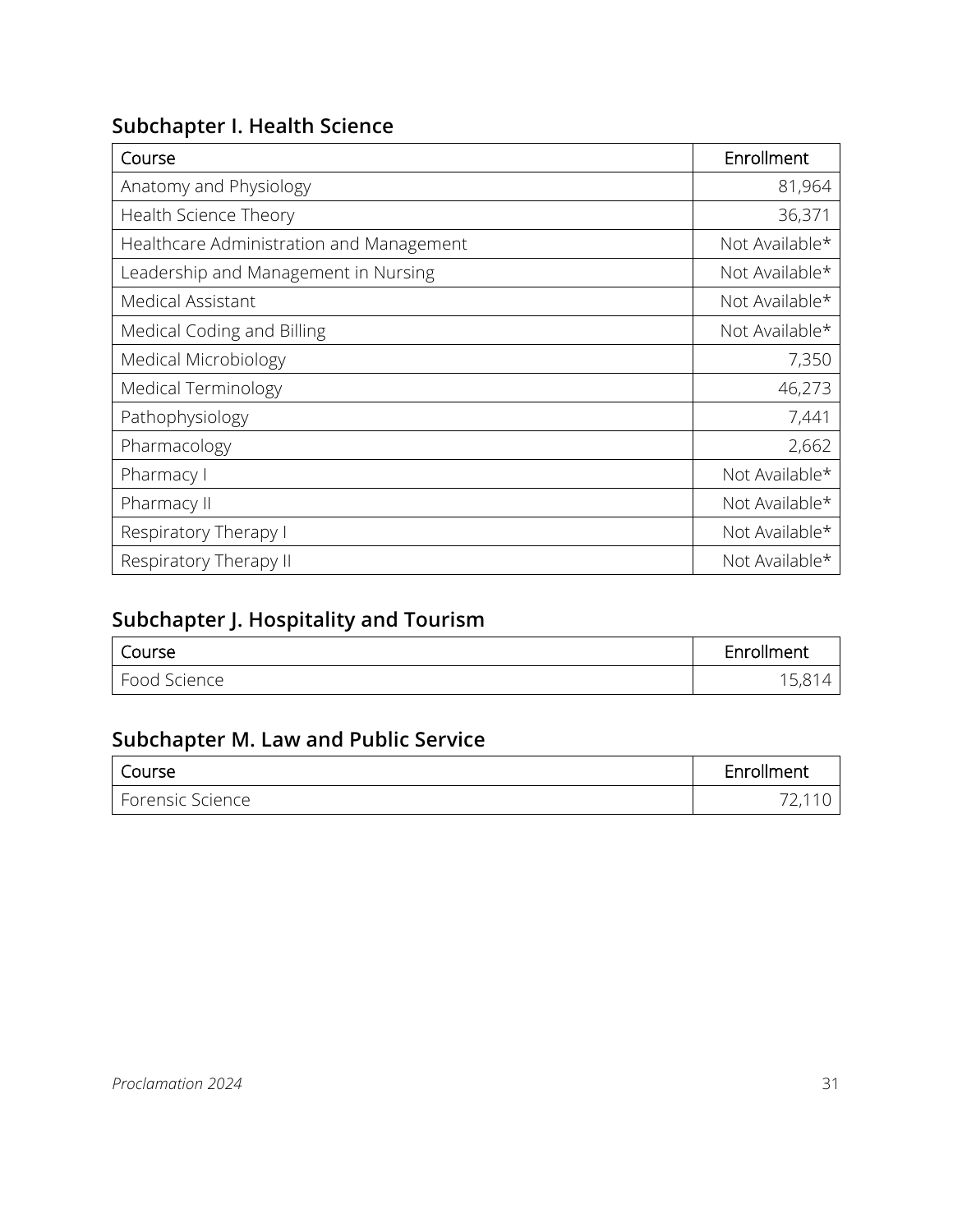| Course                                             | Enrollment |
|----------------------------------------------------|------------|
| Biotechnology I                                    | 1,698      |
| Computer Science I                                 | 24,806     |
| Computer Science II                                | 5,544      |
| <b>Cybersecurity Capstones</b>                     | 259        |
| <b>Digital Forensics</b>                           | 254        |
| Engineering Design and Presentation I              | 11,091     |
| Engineering Design and Presentation II             | 3,360      |
| Foundations of Cybersecurity                       | 2,080      |
| Fundamentals of Computer Science                   | 20,463     |
| Intermediate Computer Aided Design and Drafting    | 57         |
| Introduction to Computer Aided Design and Drafting | 146        |
| Principles of Applied Engineering                  | 33,254     |

### **Subchapter O. Science, Technology, Engineering, and Mathematics**

# **Subchapter Q. Energy**

| Course                                        | Enrollment     |
|-----------------------------------------------|----------------|
| <b>Foundation of Energy</b>                   | Not Available* |
| <b>Introduction to Process Technology</b>     | Not Available* |
| Petrochemical Safety, Health, and Environment | Not Available* |
| Oil & Gas Production III                      | Not Available* |
| Oil & Gas Production IV                       | Not Available* |

\*Newly adopted courses

\*\* Districts do not report separate enrollment data for Spanish science. The enrollment data provided is the number of English learners who reported that Spanish is their home language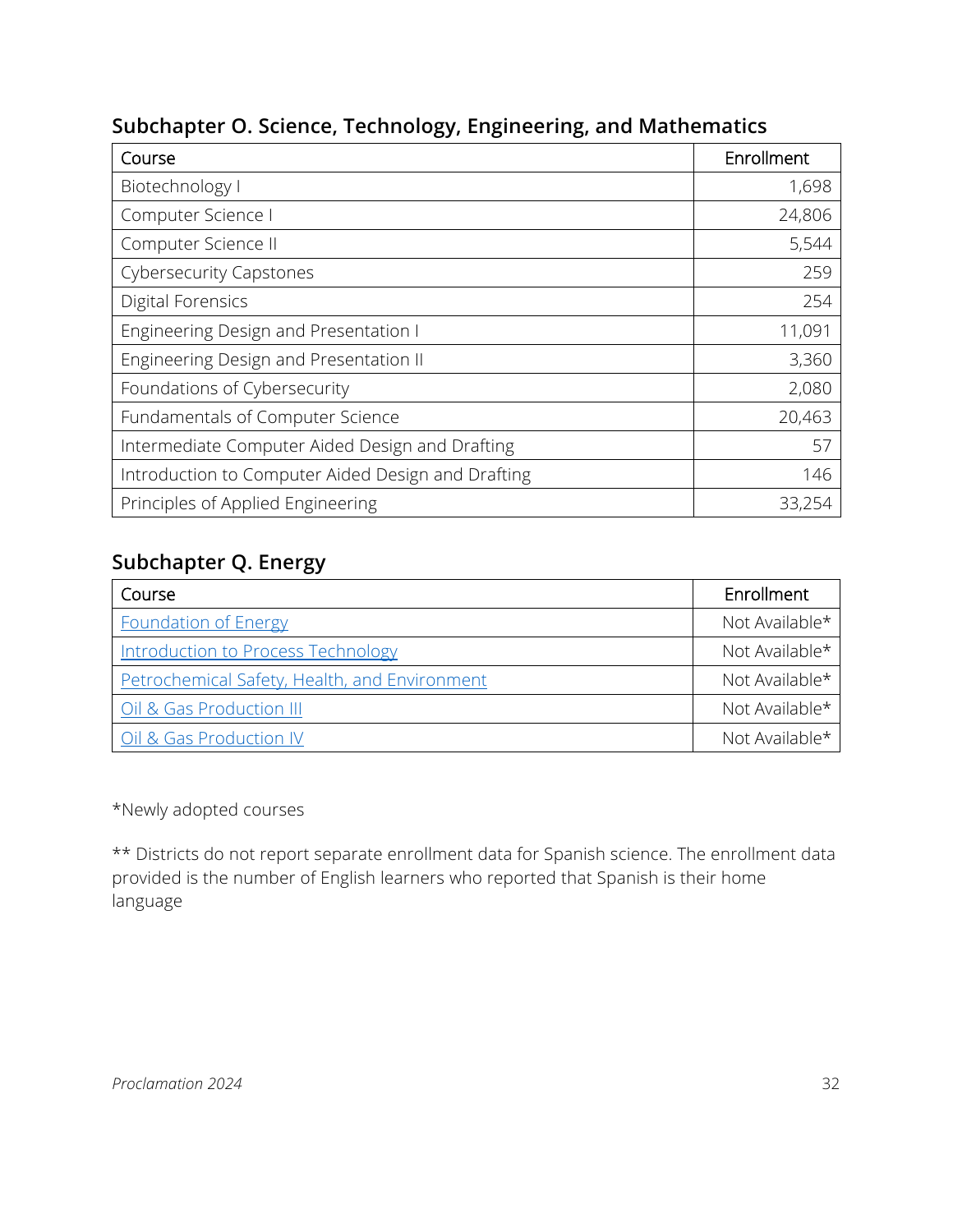# <span id="page-32-0"></span>**Ethical Standards**

Texas administrative rules dictate requirements and standards of publishers and appointed SRP members (Government Code, [§572.051](https://statutes.capitol.texas.gov/Docs/GV/htm/GV.572.htm) (relating to Standards of Conduct) and Texas Penal Code, [§36.02](https://statutes.capitol.texas.gov/Docs/PE/htm/PE.36.htm) (relating to Bribery)).

Publishers and SRP members are required to maintain a no-contact period that begins at appointment to the panel and ends once the preliminary report of materials under consideration is announced (TAC [§66.36\(h\)\)](https://texreg.sos.state.tx.us/public/readtac$ext.TacPage?sl=R&app=9&p_dir=&p_rloc=&p_tloc=&p_ploc=&pg=1&p_tac=&ti=19&pt=2&ch=66&rl=36).

To be eligible to serve on the SRP, nominees may not be employed by or have received funds from an individual or publishing company involved or connected to the adoption process; owned or controlled any interest valued at more than \$5,000 in a privately owned publishing company or an entity receiving funds from a publishing company involved or connected to the adoption process; or been employed by an institution of higher education that has submitted open education resources or is a publisher of materials (TAC [§66.30\(d\)\)](https://texreg.sos.state.tx.us/public/readtac$ext.TacPage?sl=R&app=9&p_dir=&p_rloc=&p_tloc=&p_ploc=&pg=1&p_tac=&ti=19&pt=2&ch=66&rl=30).

Publishers or authors may not solicit input, directly or indirectly, on original or new content from a member of the SRP for any product. This includes products under consideration and adopted products (TAC §66.28(i)).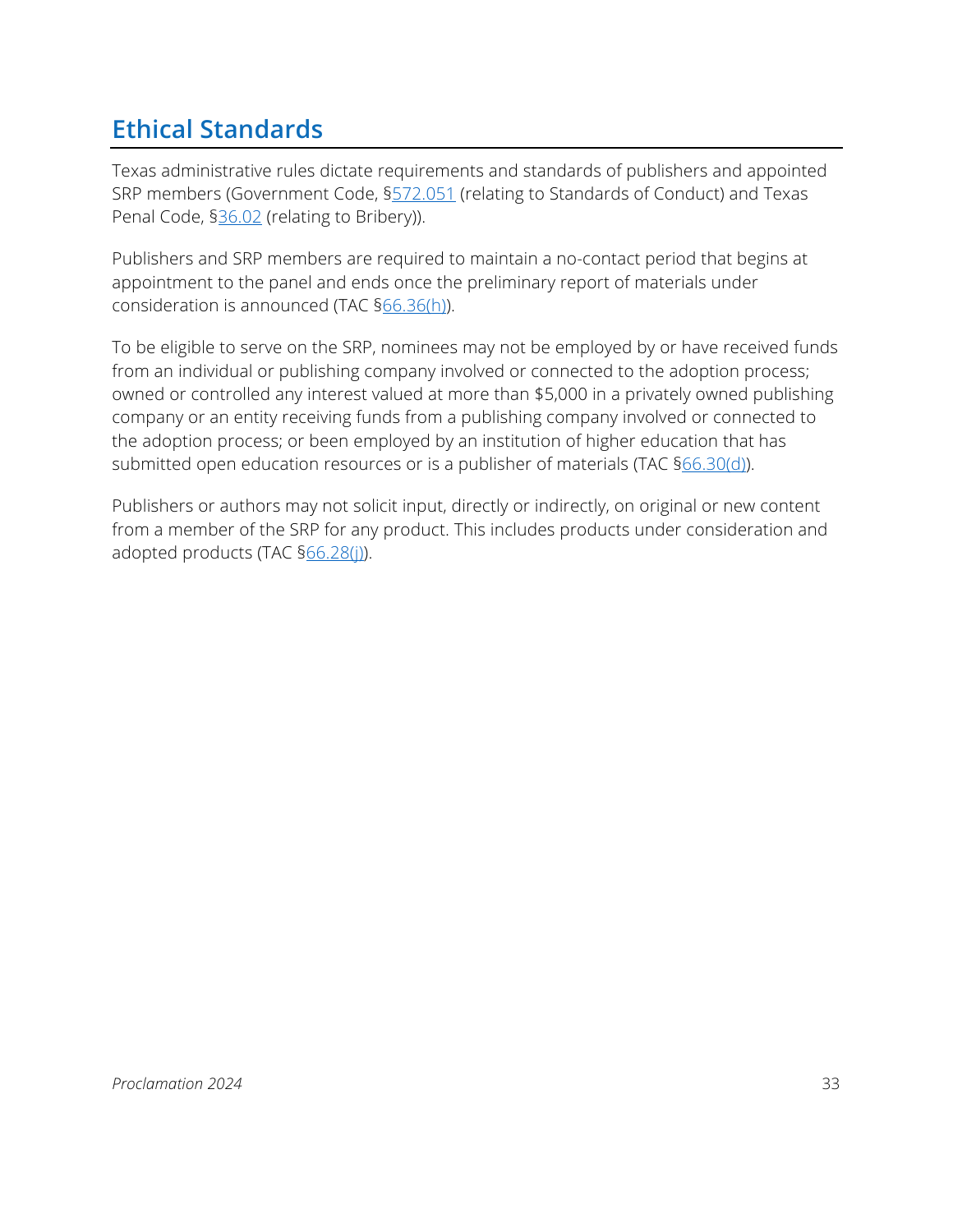# <span id="page-33-0"></span>**Glossary of Proclamation Terms**

Below are words and terms commonly used in this proclamation.

#### accessibility

Design features of products and services that ensure equitable access for people with and without disabilities

Publishers are required to ensure all materials are made accessible for all students.

#### adopted materials

Instructional materials formally adopted by the SBOE in an open meeting

### adoption timeline

Schedule of adoption procedures, deadlines, and requirements of publishers, the public, ESCs, and the agency

#### ancillaries

Components that are not reviewed by the SRP, are not adopted by the SBOE, and are offered for free to school districts

### breakouts

The separate parts of a student expectation.

The breakouts are shown on the correlations and evaluation forms.

#### citation

The identification of one specific example of content that covers one element of the TEKS or ELPS

#### consumable

Any instructional material component that is intended to be written in, depleted, or otherwise consumed during the first year of use

#### depository

Any entity through which publishers receive and fill orders for instructional materials

Depositories must be EMAT and Electronic Data Interchange (EDI) compliant. Publishers are not required to use a depository.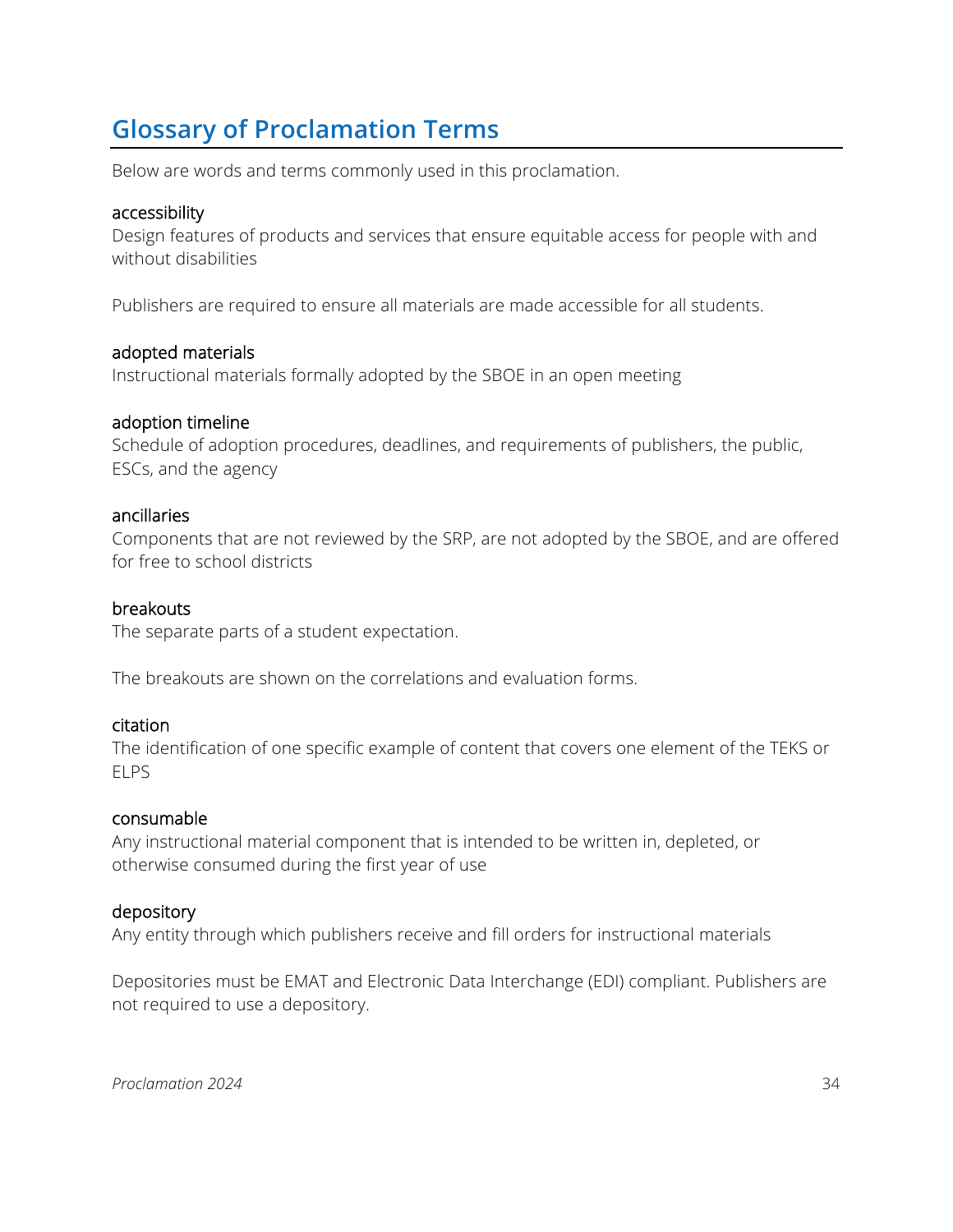### EMAT

TEA's statewide electronic instructional materials management system that processes all requisitions and payments for adopted instructional materials

Texas public schools also use EMAT to requisition adopted materials and request disbursements from their technology and instructional materials allotment.

#### education service centers (ESCs)

Public entities created by state statute (TEC, [§8.001\)](https://statutes.capitol.texas.gov/Docs/ED/pdf/ED.8.pdf) to provide educational support programs and services to local schools and districts

Each of the twenty ESCs serves districts in a [specific geographic area.](https://tea.texas.gov/About_TEA/Other_Services/Education_Service_Centers/)

### enrichment subjects

Languages other than English, health, physical education, fine arts, career and technical education, technology applications, and religious literature, including Hebrew Scriptures (Old Testament) and New Testament, and its impact on history and literature

#### exhibit A

A document that is part of the instructional materials contract listing adopted materials and corresponding fixed prices

### foundation subjects

English and Spanish language arts and reading, mathematics, science, and social studies

#### instructional materials

Content that conveys the essential knowledge and skills of a subject in the public-school curriculum through a medium or a combination of media for conveying information to a student

The term includes books, supplemental materials, a combination of a book, workbook, and supplemental materials, computer software, magnetic media, DVD, CD-ROM, computer courseware, online services, or an electronic medium or other means of conveying information to the student or otherwise contributing to the learning process through electronic means, including open education resources (TEC, [§31.002\)](https://statutes.capitol.texas.gov/Docs/ED/htm/ED.31.htm#31.002).

### Instructional Materials & Implementation Division

The division of TEA that coordinates the SBOE's review and adoption of instructional materials, coordinates the Texas Resource Review quality review process, provides accessible instructional materials for students with disabilities, manages funds, facilitates the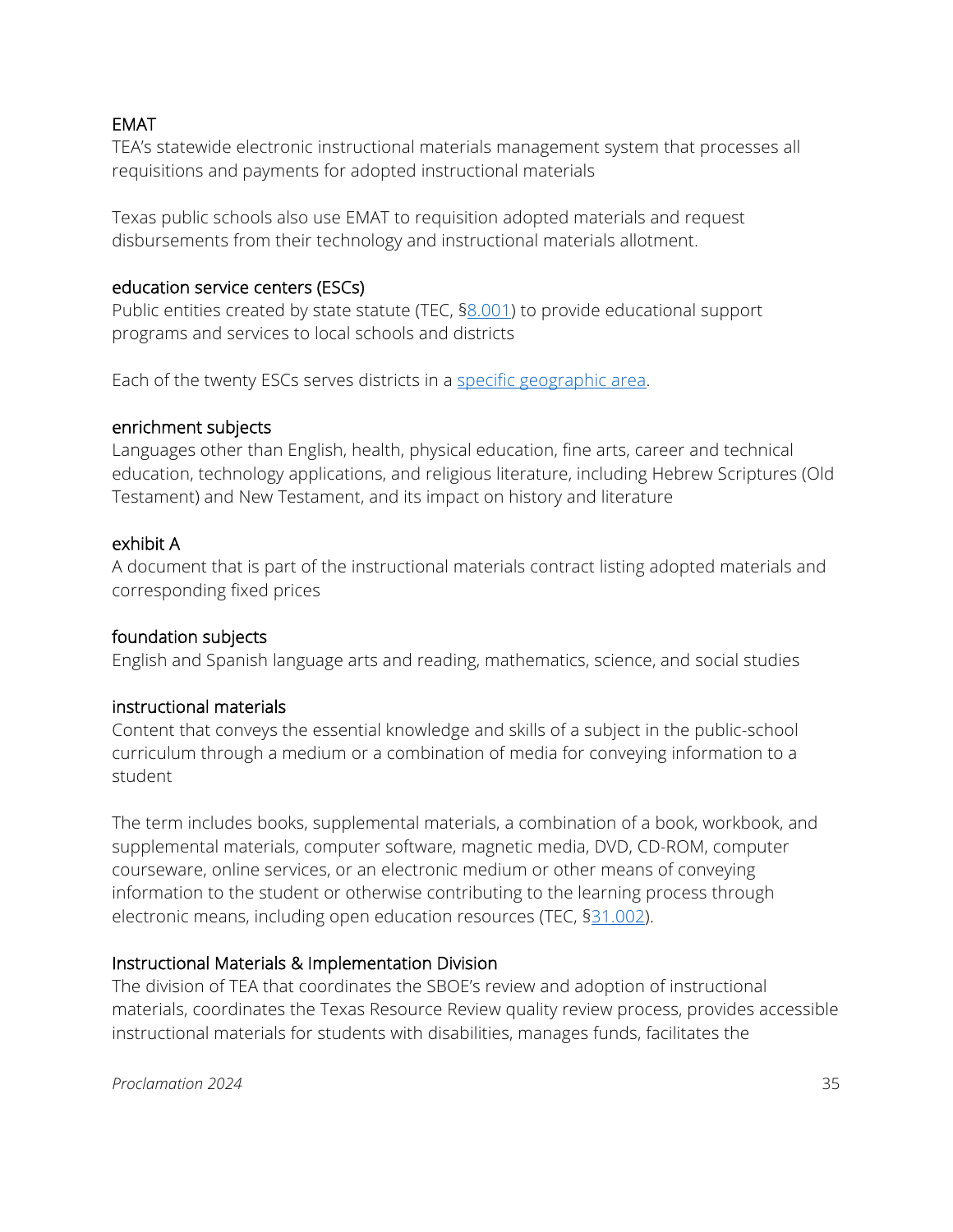distribution of SBOE approved instructional materials in various media, and provides districts with access to allotment funds for allowable expenditures

#### International Standard Book Number (ISBN)

A unique number that identifies books and book-like products internationally

An ISBN should be assigned to each edition and variation of a book. ISBNs are issued by the registration agency that is responsible for that country or territory. In the United States, R.R Bowker is the only company authorized to administer ISBNs.

#### machine-readable TEKS

A technical format by which all standards are formatted that can be easily processed

#### [Manufacturing Standards and Specifications for Textbooks \(MSST\)](https://www.bmibook.com/msst)

The physical standards of quality and performance for K–12 instructional materials

These standards and specifications are developed by the State Instructional Material Review Association, in consultation with the American Publishers and Book Manufacturers' Institute.

#### markup

A sequence of characters or other symbols that are inserted at specific places in a text file to indicate how the file is produced when it is printed or displayed or to describe the document's logical structure

The markup indicators are often called "tags."

#### MathML

An XML application that describes mathematical notation and captures structure and content

MathML enables mathematics to be served, received, and processed on the World Wide Web.

#### multiple simultaneous users

Access granted to an instructional material by several individuals at the same time

#### National Instructional Materials Accessibility Standard (NIMAS)

A technical standard used to produce XML-based source files, from which accessible, student-ready alternate-format versions of textbooks and core materials (e.g., braille,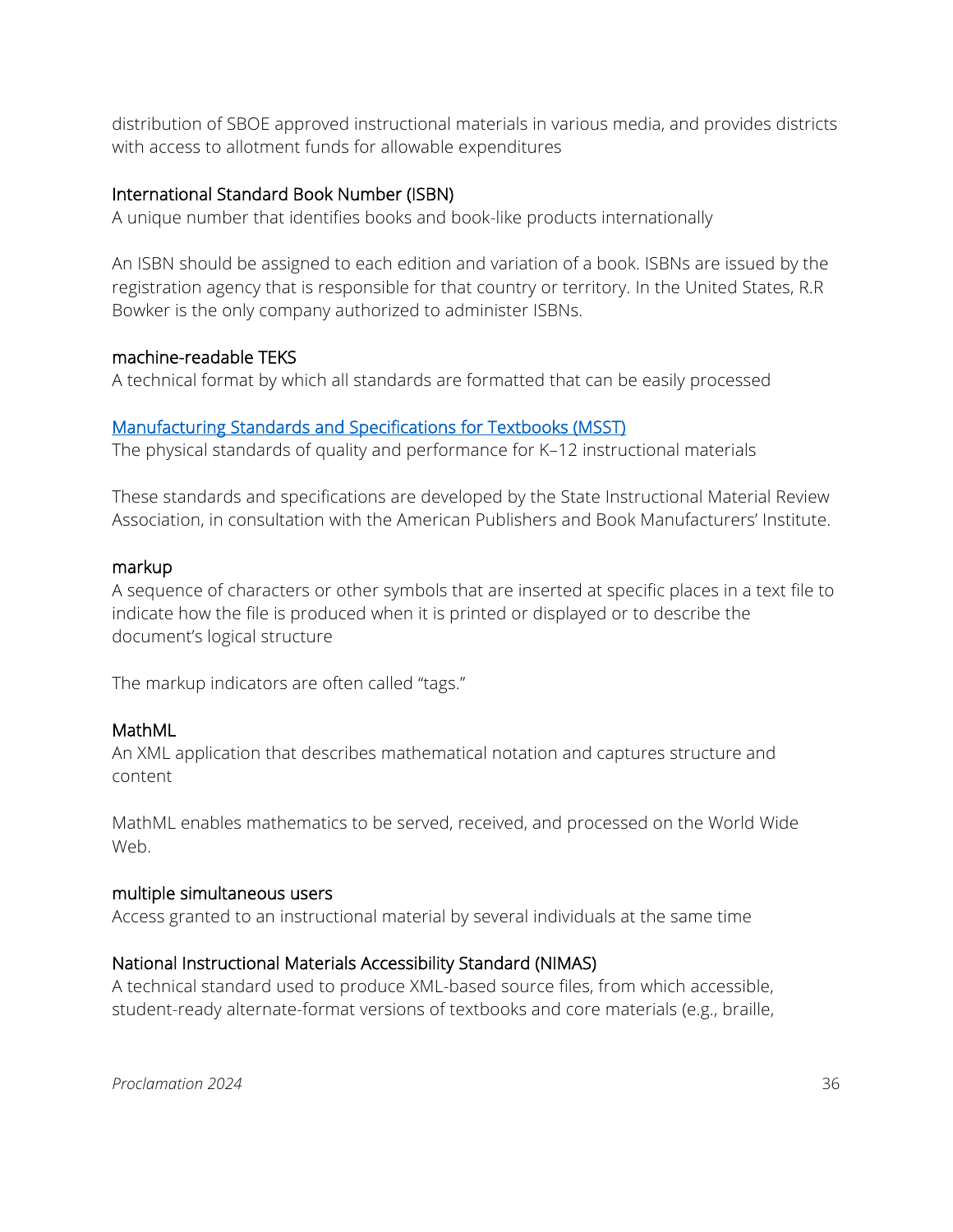etextbooks, electronic talking book, large-print, etc.) can be created and distributed to students with print disabilities

#### no-contact period

The time during which SRP members are not permitted to have either direct or indirect communication with any person having an interest in the adoption process regarding the content of the instructional materials under evaluation by the panel

#### new content

Content that was created in response to the report from the SRP meeting that has been reviewed and approved by the SRP only

Publishers must use a specific template to provide new content for the SRP to review.

#### new citations

Citations of content in a product that was not initially cited on the correlation document and is provided to the SRP in response to the panel's report

#### non-consumable

Any instructional material component that is intended for use during the entire period of the adoption

#### open education resource material

Material that is freely accessible, openly licensed, and available to Texas school districts, including those available through the [Texas Gateway](https://www.texasgateway.org/)

#### proclamation

The document issued by the SBOE calling for bids for instructional materials that identifies subject areas and courses/grade levels scheduled for review and outlines requirements for participation

<span id="page-36-0"></span>Proclamations are named for the year in which the materials are intended to be made available in the classroom.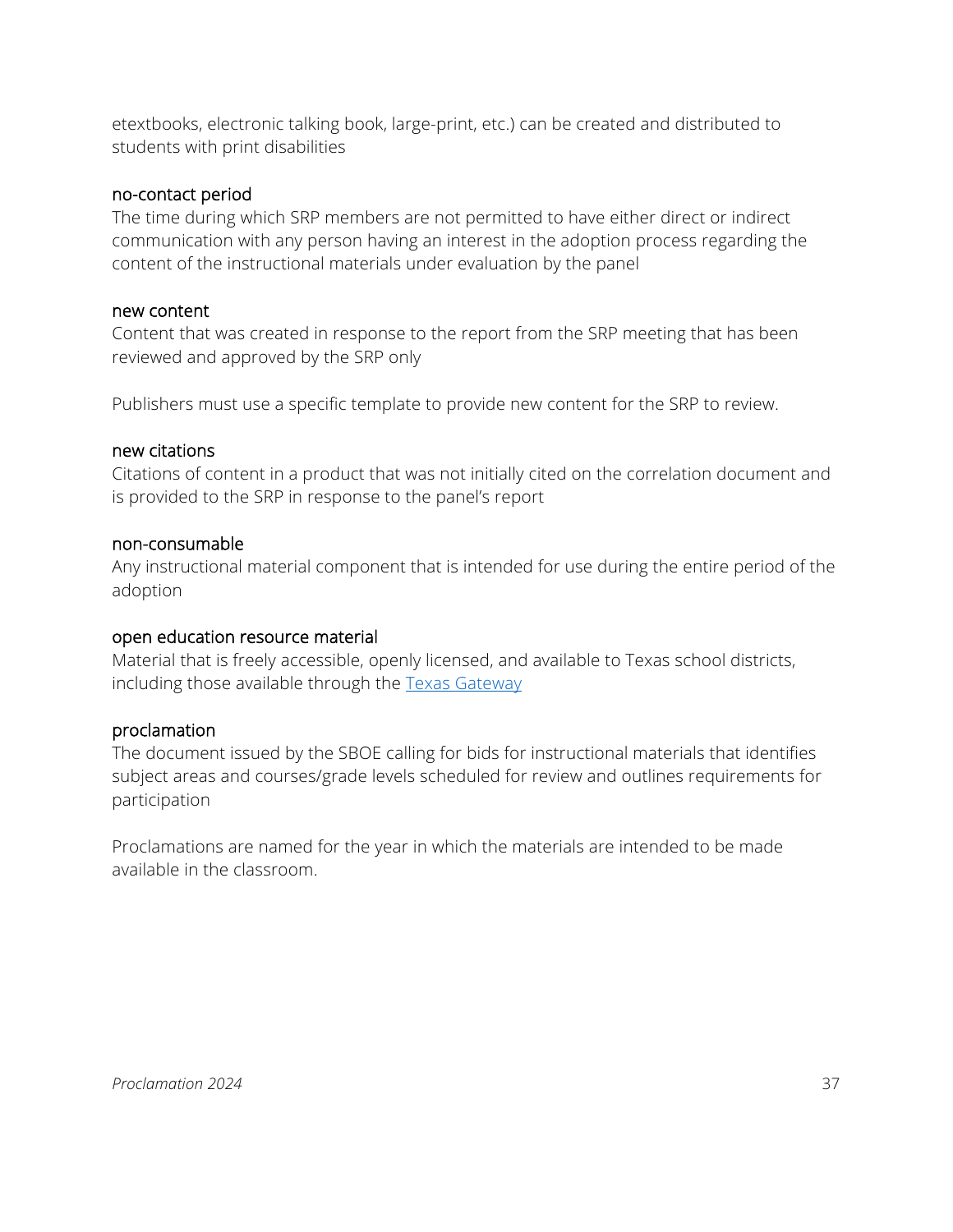### Publisher Handbook

A proclamation-specific guidance document issued by TEA that contains detailed requirements and additional information about each publisher deliverable

### <span id="page-37-1"></span>Questions and Answers Document

A proclamation-specific document issued by the SBOE that consists of questions presented by publishers and answers provided by TEA

#### <span id="page-37-3"></span>show-cause hearing

An opportunity for eligible publishers to present evidence of required TEKS and ELPS content provided to the SRP but not accurately reflected in the preliminary report

### specialized format materials

Published material converted into an alternative medium, such as braille, large-print, audio, or electronic text, which is exclusively for use by persons with print disabilities, as authorized by the Vocational-Rehabilitation Act and the Americans with Disabilities Act

### <span id="page-37-2"></span>[State Board of Education \(SBOE\)](https://tea.texas.gov/about-tea/leadership/state-board-of-education)

A board of SBOE members elected from single-member districts who set policies and standards for Texas public schools

Publishers are encouraged to view SBOE meeting webcasts on the agency [website](http://www.adminmonitor.com/tx/tea/) or attend in person, if allowable.

#### state review panel (SRP)

A group of public-school teachers, university professors, parents, business and industry representatives, and other content experts that reviews instructional materials submitted for adoption to determine the extent to which the TEKS and ELPS are covered and to identify factual errors

#### <span id="page-37-0"></span>State Review Panel Application

Application that educators, parents, business and industry representatives complete to serve on the SRP